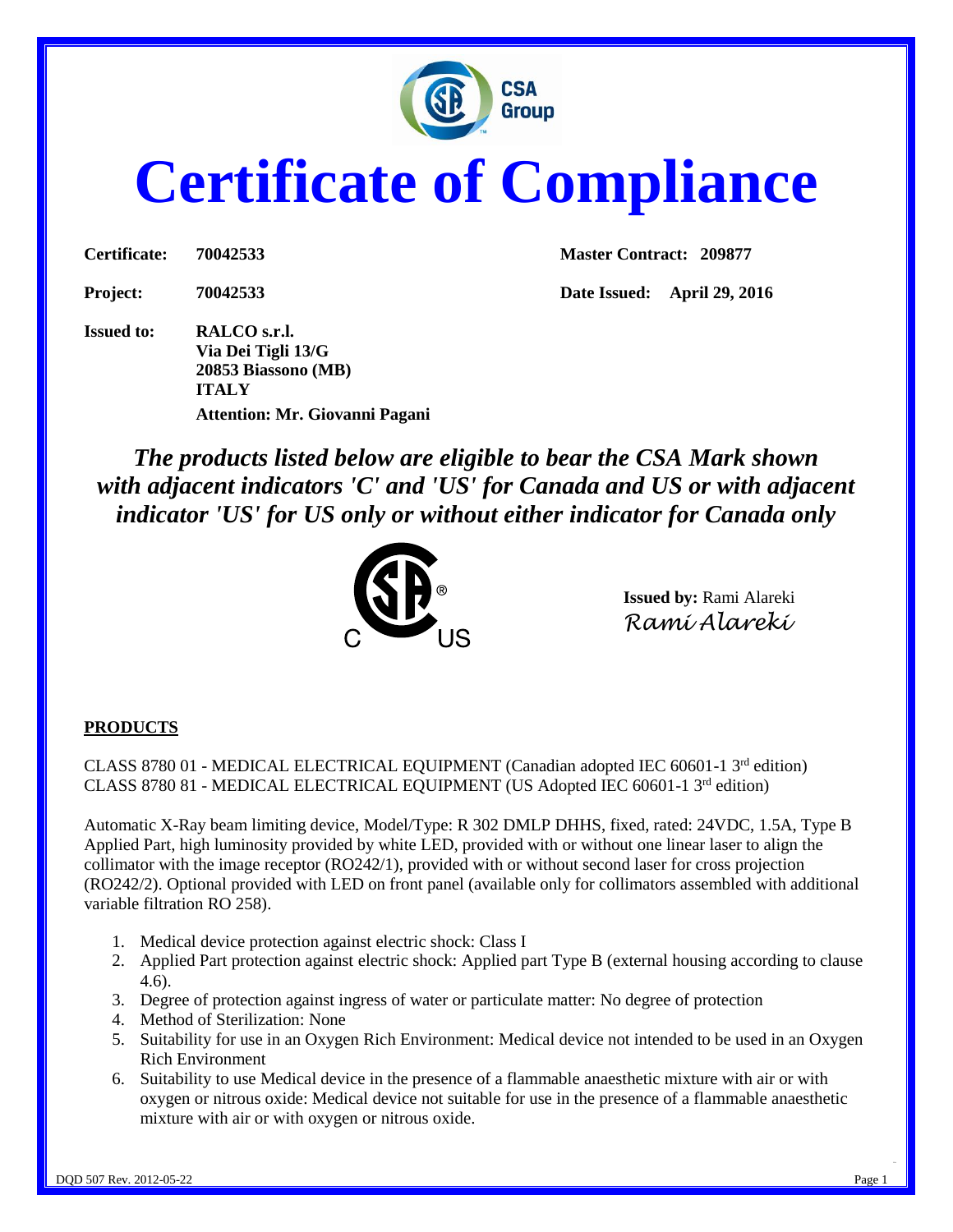

**Certificate:** 70042533 **Project:** 70042533

**Master Contract:** 209877  **Date Issued: April 29, 2016**

- 7. Mode of operation: Continuous
- 8. Environmental Conditions: Normal: 10-40°C, 0-75% RH, 700-1060hPa as specified by manufacturer and indicated in the instruction for use.

### **APPLICABLE REQUIREMENTS**

CSA Standards (CLASS 8780 01):

| CAN/CSA-C22.2 No. 60601-1:08                                                   | Medical Electrical Equipment - Part 1: General Requirements for basic<br>safety and essential performance (Adopted IEC 60601-1:2005 +<br>CORR.1)                                                                                                                          |  |  |  |
|--------------------------------------------------------------------------------|---------------------------------------------------------------------------------------------------------------------------------------------------------------------------------------------------------------------------------------------------------------------------|--|--|--|
| CAN/CSA-C22.2 NO. 60601-1:08<br>TC 2:2011 (Corrigendum 2)                      | Technical Corrigendum 2:2011 to CAN/CSA-C22.2 No. 60601-1-08,<br>Medical Electrical Equipment - Part 1: General Requirements for<br>Basic Safety and Essential Performance (Adopted IEC 60601-1:2005,<br>third edition, $2005-12$ )                                       |  |  |  |
| CAN/CSA-C22.2 NO. 60601-1-<br>$3:09$ (R2014)                                   | Medical electrical equipment - Part 1-3: General requirements for<br>basic safety and essential performance - Collateral standard: Radiation<br>protection in diagnostic X-ray equipment (Adopted IEC 60601-1:2008,<br>second edition, 2008-01)                           |  |  |  |
| CAN/CSA-C22.2 NO. 60601-1-<br>6:11<br>CAN/CSA-C22.2 NO. 62366:14               | Medical electrical equipment – Part 1-6: General requirements for<br>basic safety and essential performance – Collateral standard: Usability<br>(Adopted IEC 60601-1-6:2010, third edition, 2010-01)<br>Medical devices — Application of usability engineering to medical |  |  |  |
|                                                                                | devices (Adopted IEC 62366 edition 1.0, 2007-10)                                                                                                                                                                                                                          |  |  |  |
| CAN/CSA-C22.2 NO. 60601-2-<br>54:11                                            | Medical electrical equipment - Part 2-54: Particular requirements for<br>the basic safety and essential performance of X-ray equipment for<br>radiography and radioscopy (Adopted IEC 60601-2-54:2009, first<br>edition, 2009-06)                                         |  |  |  |
| ANSI/AAMI/ IEC Standards (CLASS 8780 81):                                      |                                                                                                                                                                                                                                                                           |  |  |  |
| ANSI/AAMI ES60601-1:2005<br>(R2012) (IEC 60601-1:2005, MOD)                    | Medical electrical equipment, Part 1: General requirements for basic<br>safety and essential performance                                                                                                                                                                  |  |  |  |
| ANSI/AAMI ES60601-<br>1:2005/C1:2009 (R2012) AND A2<br>(R2012) (COORIGENDUM 1) | Medical electrical equipment - Part 1: General requirements for basic<br>safety and essential performance - Corrigendum 1                                                                                                                                                 |  |  |  |
| IEC 60601-1-3:2008                                                             | Medical electrical equipment - Part 1-3: General requirements for<br>basic safety and essential performance - Collateral standard: Radiation<br>protection in diagnostic X-ray equipment                                                                                  |  |  |  |
| IEC 60601-1-6:2010                                                             | Medical electrical equipment – Part 1-6: General requirements for<br>basic safety and essential performance - Collateral standard: Usability                                                                                                                              |  |  |  |
| ANSI/AAMI/IEC 62366:2007                                                       | Medical devices – Application of usability engineering to medical                                                                                                                                                                                                         |  |  |  |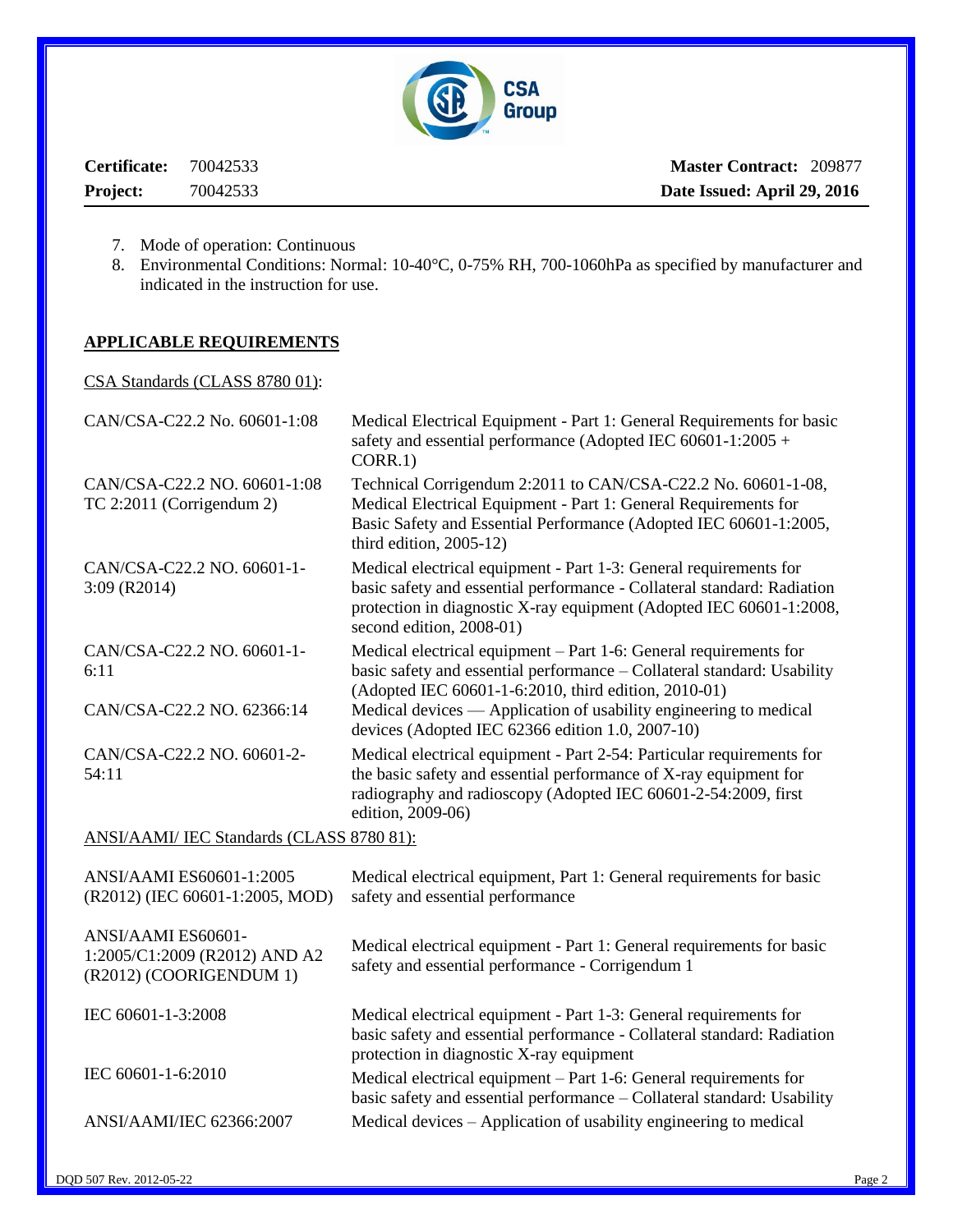

**Certificate:** 70042533 **Project:** 70042533

**Master Contract:** 209877  **Date Issued: April 29, 2016**

devices

IEC 60601-2-54:2009 Medical electrical equipment - Part 2-54: Particular requirements for the basic safety and essential performance of X-ray equipment for radiography and radioscopy

### **Subject to the following qualifications:**

- (1) Evaluated to CAN/CSA-C22.2 No. 60601-1:08 and ANSI/AAMI ES60601-1:2005 (IEC 60601-1:2005, MOD) excluding requirements for Electromagnetic compatibility (Clause 17).
- (2) SAFETY HAZARDS resulting from the intended physiological function of EQUIPMENT covered by this Standard are not considered.
- (3) The X-ray beam limiting devices are to be installed on general-purpose radiology units that must be in compliance with the applicable Standards. After installation, the medical system shall be evaluated to the requirements of the applicable standards.
- (4) The installation of the units shall by performed by Submitter's trained personnel only, according to the installation instructions provided with each unit.
- (5) Interconnection of X-ray beam limiting device with other medical devices, medical used systems or nonmedical devices shall be evaluated to the requirements of Clause 16 in the end use application.
- (6) PE connection of the X-ray beam limiting device has to be ensured in final application, PE measurement to provide compliance with this standard is required.
- (7) Fuse for power supply protection of the x-ray beam limiting device has to be provided in the end equipment (end installation) as specified in the instruction for use. This fuse must be an approved type acceptable to the authorities where the equipment is sold.
- (8) Mechanical strength of device installation to other equipment shall be ensured in final application (clause 9.8 of IEC 60601-1).
- (9) Storage/ shipping environmental conditions: -40- +70°C, 10-95%rH (not condensing), 500- 1060hPa.
- (10) Safety Risk Management: A risk management process complying with the requirements of standard ISO 14971 was inspected during the evaluation of this medical device and/or additional considerations were taken into account since the subject legacy medical device was evaluated to the previous edition of this standard. The risk management decisions affecting the testing requirements have been taken into consideration during the evaluation of this medical device. Changes/Updates in risk management documents during the lifecycle of this medical device that affect the safety of this medical device shall be communicated to the CSA Group as a condition for continued compliance.

### **MARKINGS**

The manufacturer is required to apply the following markings:

- Products shall be marked with the markings specified by the particular product standard.
- Products certified for Canada shall have all Caution and Warning markings in both English and French.

Additional bilingual markings not covered by the product standard(s) may be required by the Authorities Having Jurisdiction. It is the responsibility of the manufacturer to provide and apply these additional markings, where applicable, in accordance with the requirements of those authorities.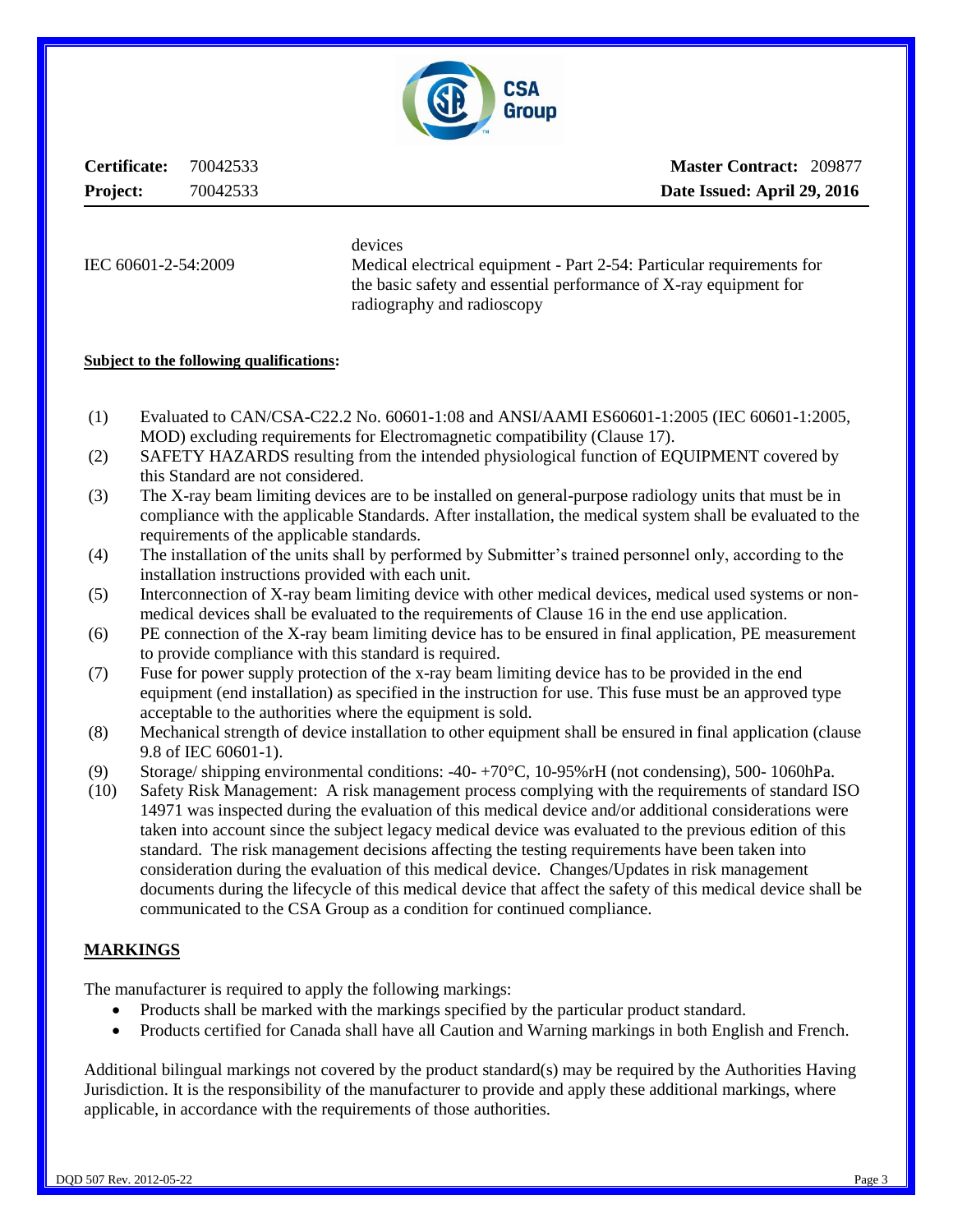

**Certificate:** 70042533 **Project:** 70042533

**Master Contract:** 209877  **Date Issued: April 29, 2016**

The products listed are eligible to bear the CSA Mark shown with adjacent indicators 'C' and 'US' for Canada and US (indicating that products have been manufactured to the requirements of both Canadian and U.S. Standards) or with adjacent indicator 'US' for US only or without either indicator for Canada only.

### On the Equipment Exterior:

Equipment is plainly marked in a permanent manner in a place where the details will be readily visible after installation with the following:



- The CSA applicable mark  $\bigoplus_{\mathsf{US}} \bigoplus_{\mathsf{US}} \mathsf{Set}_{\mathsf{US}}$  with optional reference to Standard, CAN/CSA-C22.2 No. 60601-1:08 and ANSI/AAMI ES60601-1:2005 (IEC 60601-1:2005, MOD).
- Manufacturer's identification: Name and/or CSA file number on the same label as the CSA Mark. The name and/or trademark should appear elsewhere on the equipment if only the file number is used on this label.
- Catalogue/Model/Type designation.
- Date of manufacture: Month and year of manufacture or date code. If a serial number is used instead of date of manufacture, a record of serial numbers shall be kept traceable to date of manufacture. (Not related to date of sale).
- Marking on the unit that indicates the manufacturing location if the equipment is manufactured at more than one factory location.
- Complete electrical ratings; as applicable in volts (V), Frequency (DC), and amperes (A).

### On the Equipment Interior:

- The IEC 60417-5019 "Protective earth" symbol adjacent to protective earth terminal.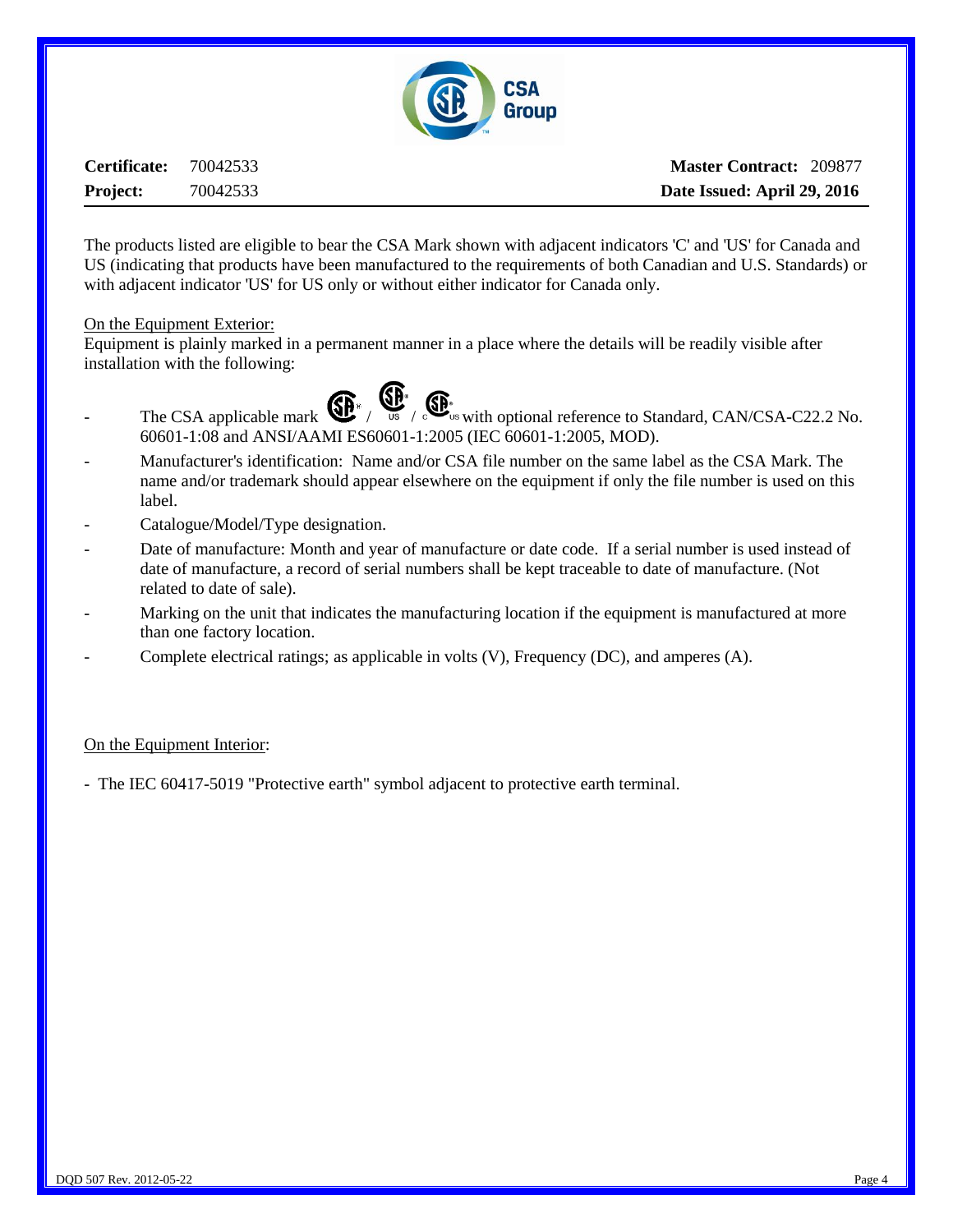

## *Supplement to Certificate of Compliance*

**Certificate:** 70042533 **Master Contract:** 209877

*The products listed, including the latest revision described below, are eligible to be marked in accordance with the referenced Certificate.*

|                |                | Trouter Certhication Theory                                                                                                                                                                                                                       |
|----------------|----------------|---------------------------------------------------------------------------------------------------------------------------------------------------------------------------------------------------------------------------------------------------|
| <b>Project</b> | <b>Date</b>    | <b>Description</b>                                                                                                                                                                                                                                |
| 70042533       | April 29, 2016 | Original cCSAus Certification of an Automatic X-Ray beam limiting device,<br>Model/Type: R 302 DMLP DHHS, fixed, rated: 24VDC, 1.5A, Type B<br>Applied Part, CAN/CSA-C22.2 No. 60601-1:08 and ANSI/AAMI ES60601-<br>1:2005 (IEC60601-1:2005, MOD) |

### **Product Certification History**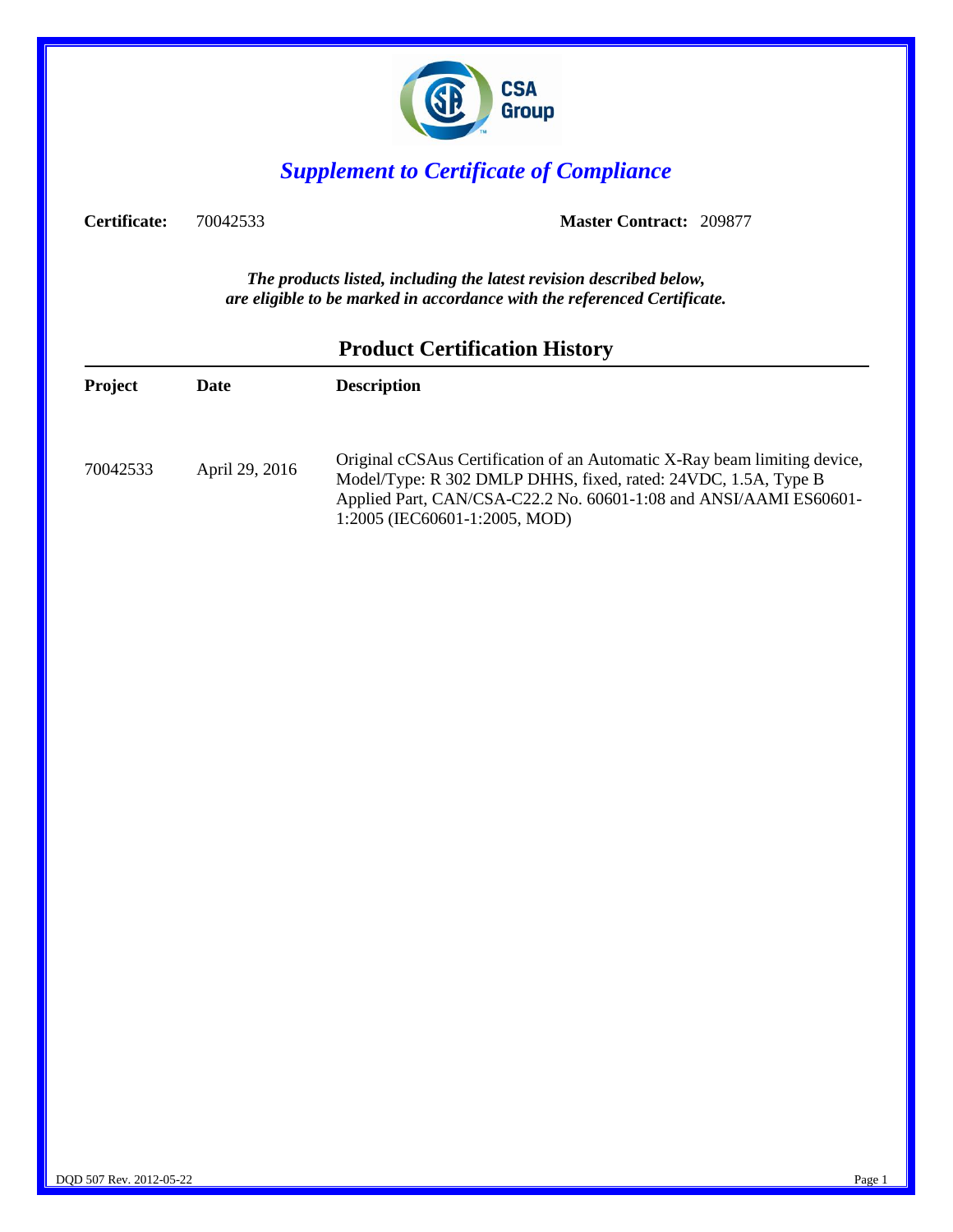

# **Certificate of Compliance**

**Issued to: RALCO s.r.l. Via Dei Tigli 13/G 20853 Biassono (MB) ITALY Attention: Mr. Giovanni Pagani**

**Certificate: 70018475 Master Contract: 209877**

**Project: 70018475 Date Issued:** March 24, 2015

*The products listed below are eligible to bear the CSA Mark shown with adjacent indicators 'C' and 'US' for Canada and US or with adjacent indicator 'US' for US only or without either indicator for Canada only* 



Issued by: Rami Alareki *Rami Alareki*

### **PRODUCTS**

CLASS 8780 01 - MEDICAL ELECTRICAL EQUIPMENT (Canadian adopted IEC 60601-1 3rd edition) CLASS 8780 81 - MEDICAL ELECTRICAL EQUIPMENT (US Adopted IEC 60601-1  $3<sup>rd</sup>$  edition)

Automatic X-Ray beam limiting device, Model/Type: P 225 ACS DHHS, Fixed, rated: 24VDC, 1.5A and 12VDC, 2A for LED, Type B applied part.

- 1. Medical device protection against electric shock: Class I
- 2. Applied Part protection against electric shock: Applied part Type B (touchable enclosure housing).
- 3. Degree of protection against ingress of water or particulate matter: No degree of protection
- 4. Method of Sterilization: None
- 5. Suitability for use in an Oxygen Rich Environment: Medical device not intended to be used in an Oxygen Rich Environment
- 6. Suitability to use Medical device in the presence of a flammable anaesthetic mixture with air or with oxygen or nitrous oxide: Medical device not suitable for use in the presence of a flammable anaesthetic mixture with air or with oxygen or nitrous oxide.
- 7. Mode of operation: Continuous
- 8. Environmental Conditions: Normal: 10-40°C, 0-75% RH, 700-1060hPa as specified by manufacturer and indicated in the instruction for use.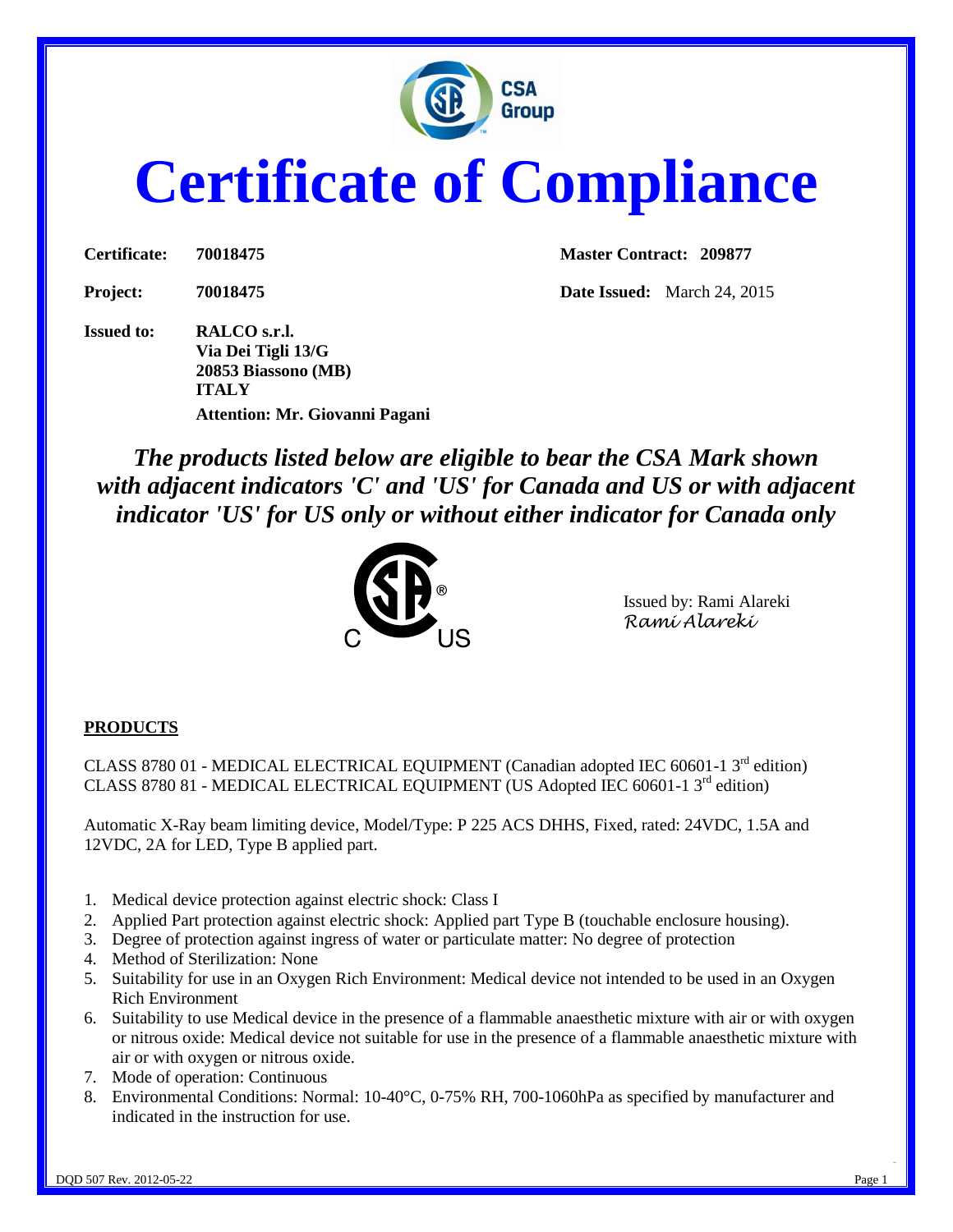

**Certificate:** 70018475 **Project:** 70018475

For details related to rating, size, configuration, etc. reference should be made to the CSA Certification Record or the descriptive report.

### **APPLICABLE REQUIREMENTS**

### CSA Standards:

| CAN/CSA-C22.2 No. 60601-1:08                                | Medical Electrical Equipment - Part 1: General Requirements for basic<br>safety and essential performance (Adopted IEC 60601-1:2005 +<br>CORR.1)                                                                                                |  |  |  |
|-------------------------------------------------------------|-------------------------------------------------------------------------------------------------------------------------------------------------------------------------------------------------------------------------------------------------|--|--|--|
| CAN/CSA C22.2 NO. 60601-1-2:08                              | Medical Electrical Equipment part 1-2: General requirements for basic                                                                                                                                                                           |  |  |  |
| (R2014)                                                     | safety and essential performance - Collateral standard:<br>Electromagnetic Compatibility - Requirements and Tests adopted<br>IEC 60601-1-2:(07) $3^{\text{rd}}$ edition                                                                         |  |  |  |
| CAN/CSA-C22.2 NO. 60601-1-<br>$3:09$ (R2014)                | Medical electrical equipment - Part 1-3: General requirements for<br>basic safety and essential performance - Collateral standard: Radiation<br>protection in diagnostic X-ray equipment (Adopted IEC 60601-1:2008,<br>second edition, 2008-01) |  |  |  |
| CAN/CSA-C22.2 NO. 60601-1-<br>6:11                          | Medical electrical equipment – Part 1-6: General requirements for<br>basic safety and essential performance - Collateral standard: Usability<br>(Adopted IEC 60601-1-6:2010, third edition, 2010-01)                                            |  |  |  |
| CAN/CSA-IEC 62366:14                                        | Medical devices — Application of usability engineering to medical<br>devices                                                                                                                                                                    |  |  |  |
|                                                             | (Adopted IEC 62366:2007)                                                                                                                                                                                                                        |  |  |  |
| CAN/CSA-C22.2 NO. 60601-2-<br>54:11                         | Medical electrical equipment - Part 2-54: Particular requirements for<br>the basic safety and essential performance of X-ray equipment for<br>radiography and radioscopy (Adopted IEC 60601-2-54:2009, first<br>edition, 2009-06)               |  |  |  |
| <b>ANSI/AAMI</b> Standards:                                 |                                                                                                                                                                                                                                                 |  |  |  |
| ANSI/AAMI ES60601-1:2005<br>(R2012) (IEC 60601-1:2005, MOD) | Medical electrical equipment, Part 1: General requirements for basic<br>safety and essential performance                                                                                                                                        |  |  |  |
| ANSI/AAMI/IEC 60601-1-2:2007<br>(R2012)                     | Medical electrical equipment - Part 1-2: General requirements for<br>basic safety and essential performance - Collateral standard:<br>Electromagnetic compatibility - Requirements and tests                                                    |  |  |  |
| IEC 60601-1-3:2008                                          | Medical electrical equipment - Part 1-3: General requirements for<br>basic safety and essential performance - Collateral standard: Radiation<br>protection in diagnostic X-ray equipment                                                        |  |  |  |
| IEC 60601-1-6:2010                                          | Medical electrical equipment - Part 1-6: General requirements for<br>basic safety and essential performance - Collateral standard: Usability                                                                                                    |  |  |  |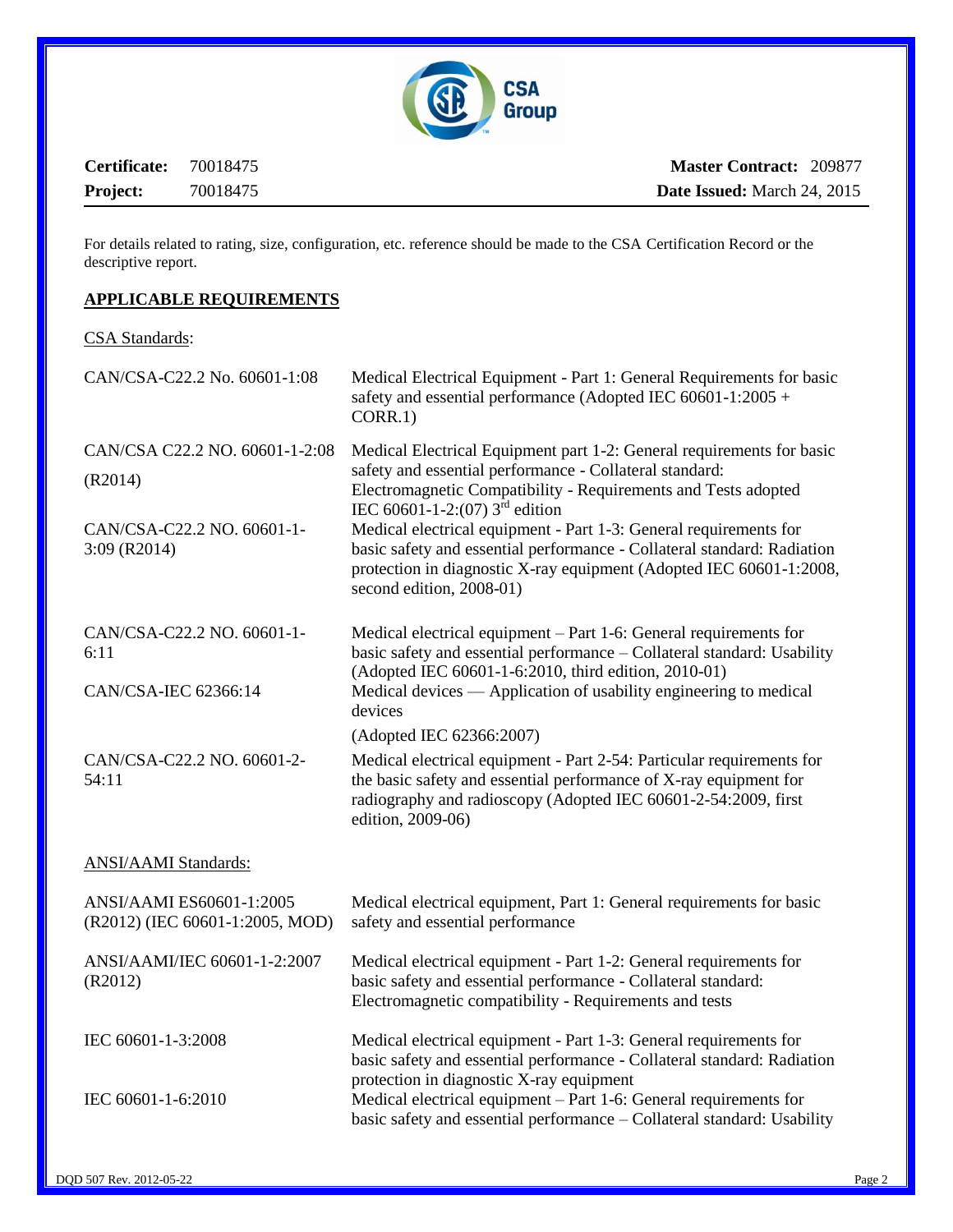

**Certificate:** 70018475 **Project:** 70018475

**Master Contract:** 209877  **Date Issued:** March 24, 2015

[ANSI/AAMI/IEC 62366:2007](http://webstore.ansi.org/RecordDetail.aspx?sku=ANSI%2fAAMI+HE75+and+ANSI%2fAAMI%2fIEC+62366+Human+Factor+Set) Medical devices – Application of usability engineering to medical devices IEC 60601-2-54:2009 Medical electrical equipment - Part 2-54: Particular requirements for the basic safety and essential performance of X-ray equipment for radiography and radioscopy

### **Subject to the following qualifications:**

- (1) Evaluated to CAN/CSA-C22.2 No. 60601-1:08 and ANSI/AAMI ES60601-1:2005.
- (2) SAFETY HAZARDS resulting from the intended physiological function of EQUIPMENT covered by this Standard are not considered.
- (3) The X-ray beam limiting devices are to be installed on general-purpose radiology units that must be in compliance with the applicable Standards. After installation, the medical system shall be evaluated to the requirements of the applicable standards.
- (4) The installation of the units shall by performed by Submitter's trained personnel only, according to the installation instructions provided with each unit.
- (5) Interconnection of X-ray beam limiting device with other medical devices, medical used systems or nonmedical devices shall be evaluated to the requirements of Clause 16 in the end use application.
- (6) PE connection of the X-ray beam limiting device has to be ensured in final application, PE measurement to provide compliance with this standard is required.
- (7) Extended environmental conditions Normal: 10-40 °C, 0-75% rH, 700-1060 hPa.
- (8) Mechanical strength of device installation to other equipment shall be ensured in final application (clause 9.8 of IEC 60601-1).
- (9) Fuse for power supply protection of the x-ray beam limiting device, rated T 4 A, has to be provided in the end equipment (end installation) as specified in the instruction for use MTP225 DHHS – ACS\_DHHS date of issue: 2014-09-25. This fuse must be an approved type acceptable to the authorities where the equipment is sold.
- (10) Safety Risk Management: A risk management process complying with the requirements of standard ISO 14971 was inspected during the evaluation of this medical device and/or additional considerations were taken into account since the subject legacy medical device was evaluated to the previous edition of this standard. The risk management decisions affecting the testing requirements have been taken into consideration during the evaluation of this medical device. Changes/Updates in risk management documents during the lifecycle of this medical device that affect the safety of this medical device shall be communicated to the CSA Group as a condition for continued compliance.

### **MARKINGS**

The manufacturer is required to apply the following markings:

- Products shall be marked with the markings specified by the particular product standard.
- Products certified for Canada shall have all Caution and Warning markings in both English and French.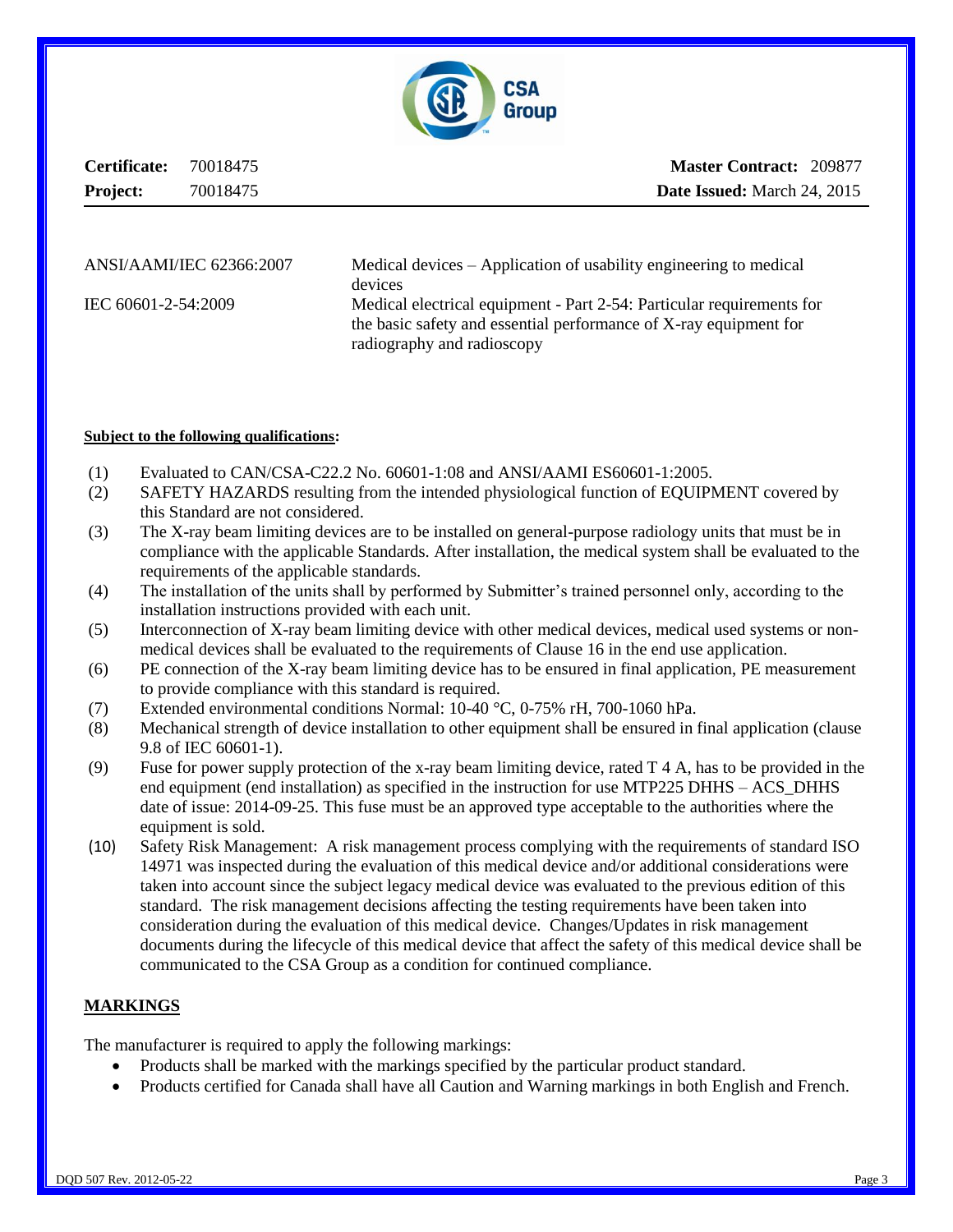

**Certificate:** 70018475 **Project:** 70018475

**Master Contract:** 209877  **Date Issued:** March 24, 2015

Additional bilingual markings not covered by the product standard(s) may be required by the Authorities Having Jurisdiction. It is the responsibility of the manufacturer to provide and apply these additional markings, where applicable, in accordance with the requirements of those authorities.

The products listed are eligible to bear the CSA Mark shown with adjacent indicators 'C' and 'US' for Canada and US, or with adjacent indicator 'US' for US only, or without either indicator for Canada only.

### On the Equipment Exterior:

Equipment is plainly marked in a permanent manner in a place where the details will be readily visible after installation with the following:

- The CSA applicable mark  $\bigoplus_{\mathsf{us}} \bigoplus_{\mathsf{us}} \bigoplus_{\mathsf{us}} \mathsf{with}$  optional reference to Standard, CAN/CSA-C22.2 No. 60601-1:08 and ANSI/AAMI ES60601-1:2005.
- Manufacturer's identification: Name and/or CSA file number on the same label as the CSA Mark. The name and/or trademark should appear elsewhere on the equipment if only the file number is used on this label.
- Catalogue/Model/Type designation.
- Date of manufacture: Month and year of manufacture or date code. If a serial number is used instead of date of manufacture, a record of serial numbers shall be kept traceable to date of manufacture. (Not related to date of sale).
- Complete electrical ratings; in volts (V), Frequency (DC), and amperes (A).

### On the Equipment Interior:

- The IEC 60417-5019 "Protective earth" symbol adjacent main protective earth terminal.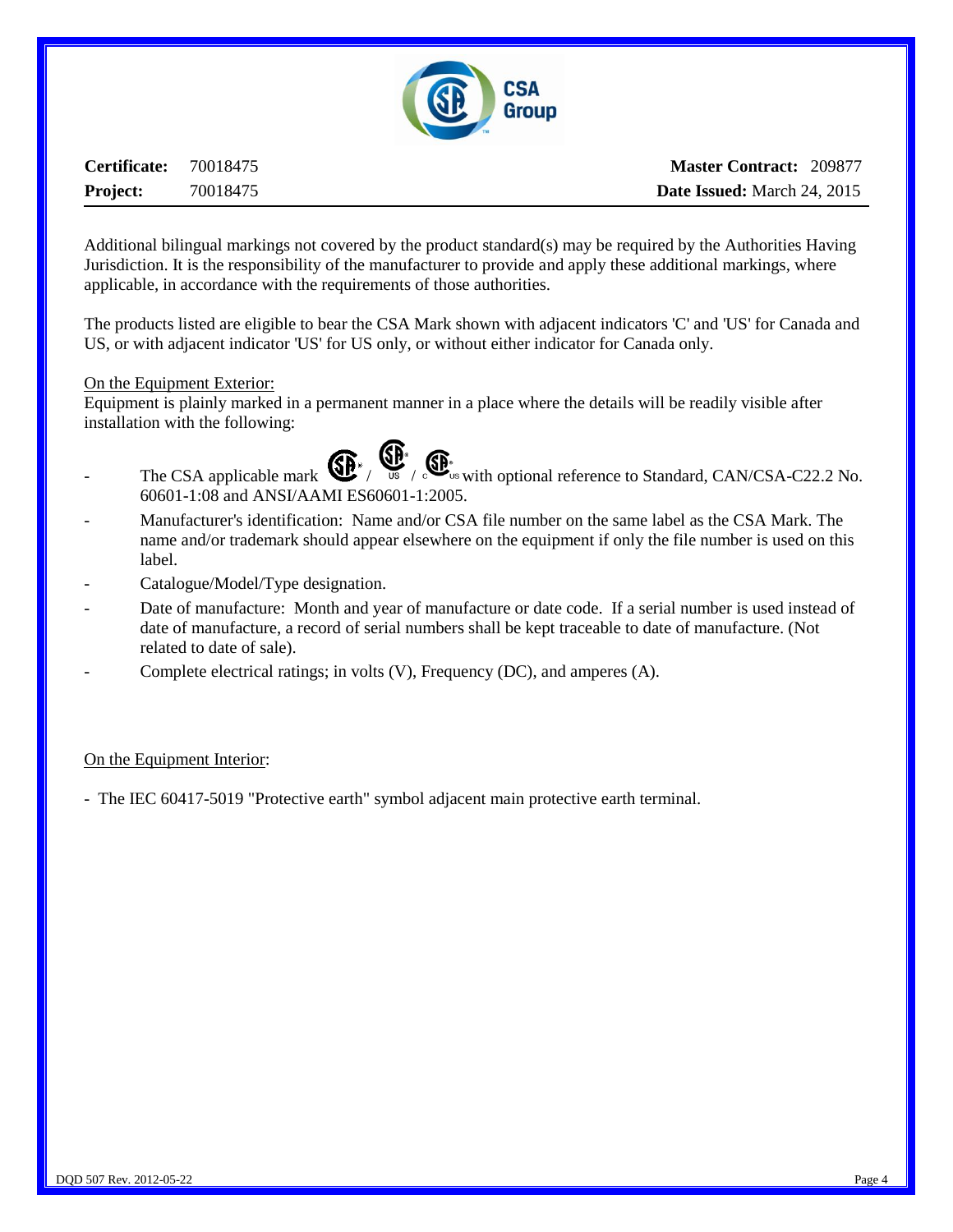

## *Supplement to Certificate of Compliance*

**Certificate:** 70018475 **Master Contract:** 209877

*The products listed, including the latest revision described below, are eligible to be marked in accordance with the referenced Certificate.*

| Project  | Date           | <b>Description</b>                                                                                                                                                                                                                                                    |
|----------|----------------|-----------------------------------------------------------------------------------------------------------------------------------------------------------------------------------------------------------------------------------------------------------------------|
| 70018475 | March 24, 2015 | Original cCSAus Certification of an Automatic X-Ray beam limiting device,<br>Model/Type: P 225 ACS DHHS, Fixed, rated: 24VDC, 1.5A and 12VDC, 2A<br>for LED, Type B applied part. CAN/CSA-C22.2 No. 60601-1:08 and<br>ANSI/AAMI ES60601-1:2005 (IEC60601-1:2005, MOD) |
|          |                |                                                                                                                                                                                                                                                                       |

### **Product Certification History**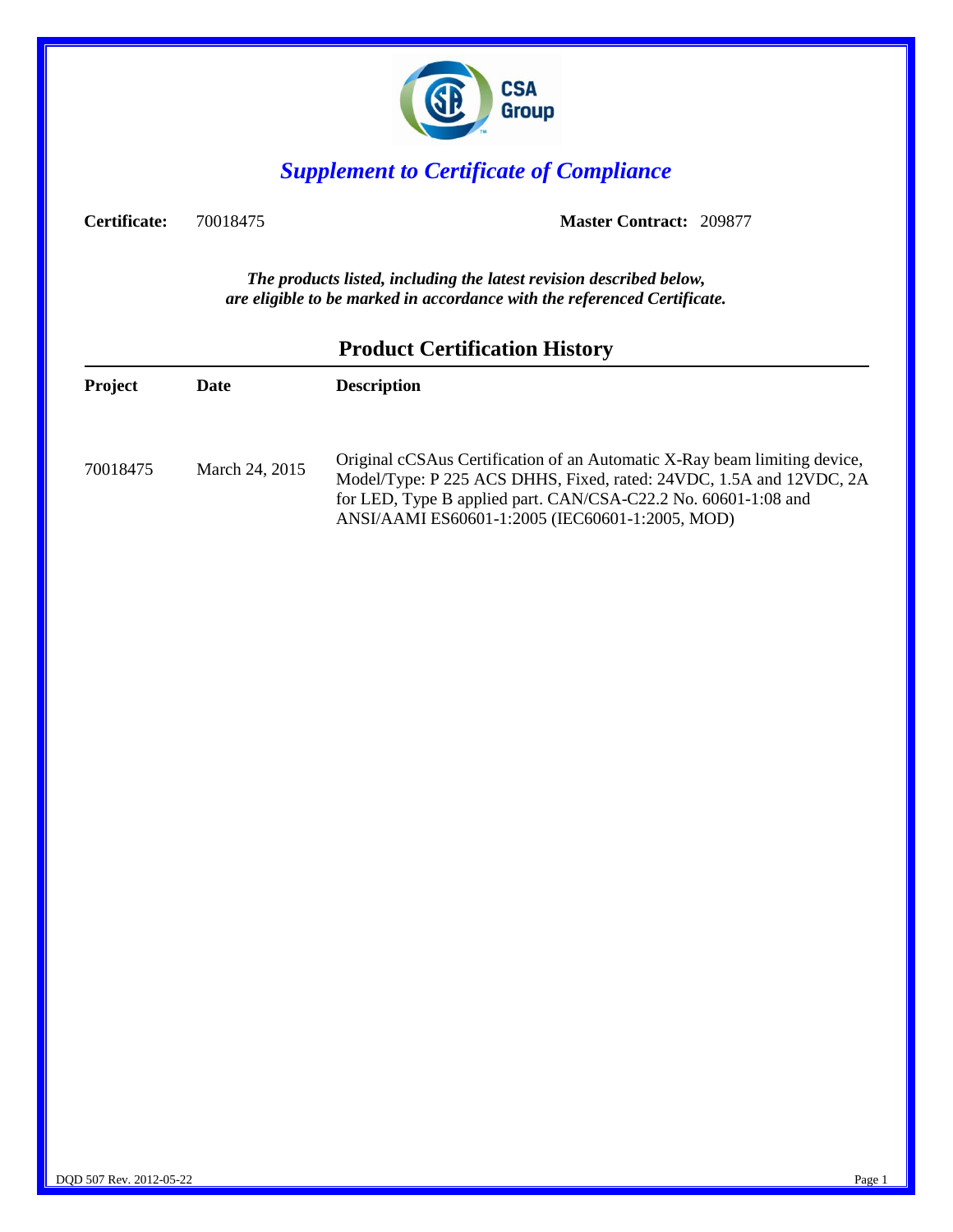

# **Certificate of Compliance**

| Certificate: | 2463785 |
|--------------|---------|
|              |         |

**Issued to: RALCO s.r.l. Via Dei Tigli 13/G 20046 Biassono (MI) ITALY**

**Master Contract: 209877** 

**Project: 2553726 Date Issued: November 15, 2012**

*The products listed below are eligible to bear the CSA Mark shown with adjacent indicators 'C' and 'US' for Canada and US or with adjacent indicator 'US' for US only or without either indicator for Canada only* 



**Issued by:** Hans-Werner Zeller *Hans-Werner Zeller*

### **PRODUCTS**

CLASS 8780-01 - MEDICAL ELECTRICAL EQUIPMENT/SYSTEMS (Adopted IEC 60601-1, 3<sup>rd</sup> Edition) CLASS 8780-81 - MEDICAL ELECTRICAL EQUIPMENT/SYSTEMS (Certified to U.S. Standards)

X-Ray beam limiting device, models R225/R225 DHHS, rated 12-45 VDC, 30 VA or 20-30 VAC, 50/60 Hz, 30 VA, Type B applied part, provided with electronic timer and with laser module.

### **CONDITIONS OF ACCEPTABILITY**

The beam limiting devices are to be installed on general-purpose radiology units that must be tested for compliance with the applicable Standards.

When the beam limiting device is used in combination with the final end-product the equipment shall be subject to the applicable risk management evaluation on the system-level. Component certification so risk management was not evaluated.

The units are installed by the Submitter's trained personnel only, according to the installation instructions provided with each unit.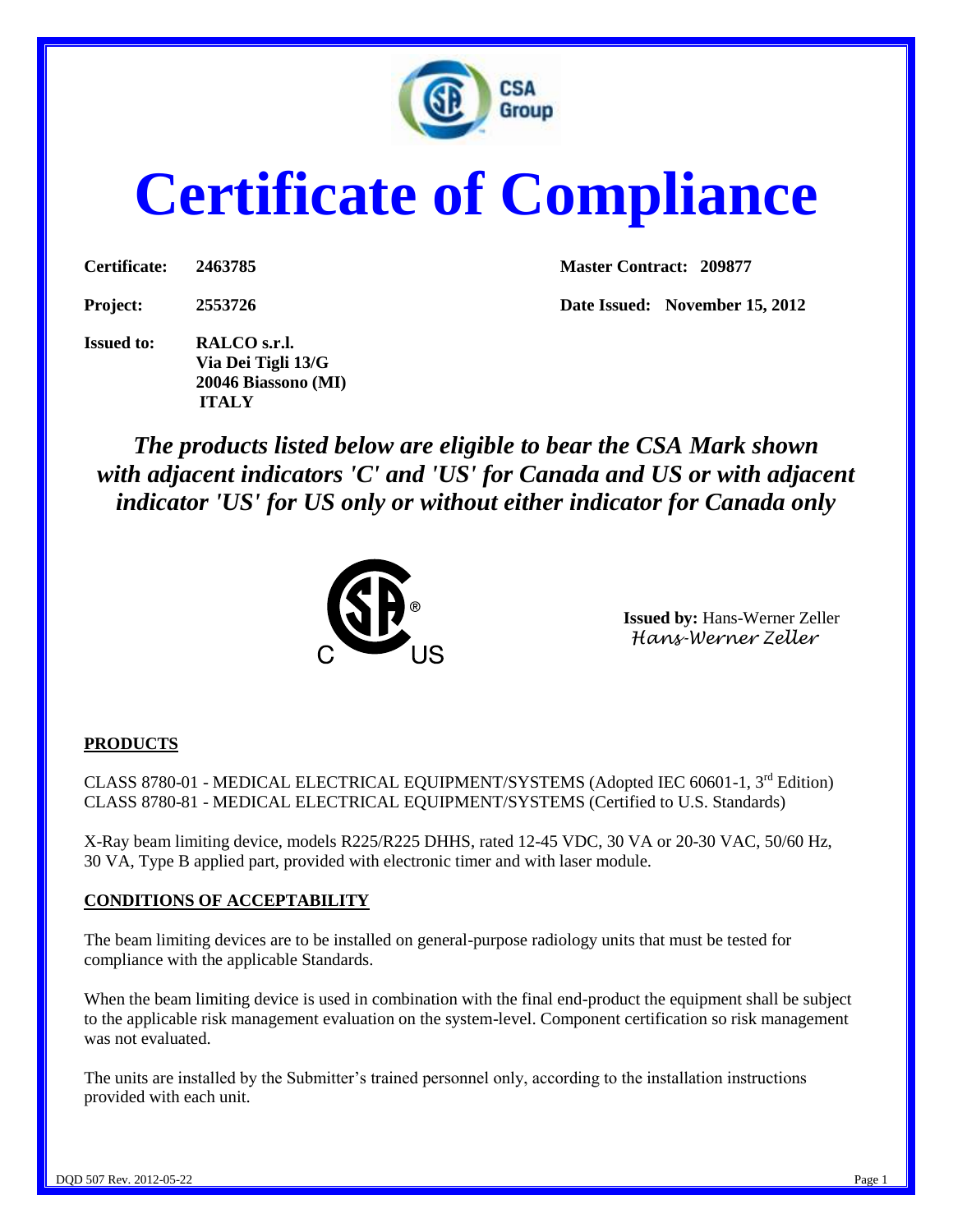

**Certificate:** 2463785 **Project: 2553726**

External over current protection, rated T 3.15 A maximum, has to be provided in the end equipment (end installation) as specified in the installation instruction MTR225 DHHS – date of issue: 2011-03-08.

### **APPLICABLE REQUIREMENTS**

CSA Standards:

| CAN/CSA-C22.2 No. 60601-1-08                                | Medical Electrical Equipment - Part 1: General Requirements for<br><b>Basic Safety and Essential Performance</b><br>(Adopted IEC 60601-1:2005, third edition, 2005-12) which<br>incorporates Corrigendum 1:2006                                 |  |  |  |
|-------------------------------------------------------------|-------------------------------------------------------------------------------------------------------------------------------------------------------------------------------------------------------------------------------------------------|--|--|--|
| CAN/CSA-C22.2 NO. 60601-1-08<br>TC $2:2011$ (Corrigendum 2) | Technical Corrigendum 2:2011 to CAN/CSA-C22.2 No. 60601-1-08,<br>Medical Electrical Equipment - Part 1: General Requirements for<br>Basic Safety and Essential Performance<br>(Adopted IEC 60601-1:2005, third edition, 2005-12)                |  |  |  |
| CAN/CSA C22.2 60601-1-2-08                                  | Medical Electrical Equipment part 1-2: General requirements for basic<br>safety and essential performance - Collateral standard:<br>Electromagnetic Compatibility - Requirements and Tests adopted IEC<br>60601-1-2:(07) 3rd edition            |  |  |  |
| CAN/CSA-C22.2 NO. 60601-1-3-09                              | Medical electrical equipment - Part 1-3: General requirements for<br>basic safety and essential performance - Collateral standard: Radiation<br>protection in diagnostic X-ray equipment<br>(Adopted IEC 60601-1:2008, second edition, 2008-01) |  |  |  |
| CAN/CSA-C22.2 NO. 60601-2-54-11                             | Medical electrical equipment - Part 2-54: Particular requirements for<br>the basic safety and essential performance of X-ray equipment for<br>radiography and radioscopy<br>(Adopted IEC 60601-2-54:2009, first edition, 2009-06)               |  |  |  |
| Reference Standards:                                        |                                                                                                                                                                                                                                                 |  |  |  |
| IEC 60601-1:2005                                            | Medical electrical equipment, Part 1: General requirements for basic<br>safety and essential performance                                                                                                                                        |  |  |  |
| ANSI/AAMI ES60601-1:2005                                    | Medical electrical equipment, Part 1: General requirements for basic                                                                                                                                                                            |  |  |  |
| (IEC 60601-1:2005, MOD)<br>ANSI/AAMI ES60601-               | safety and essential performance<br>Medical electrical equipment - Part 1: General requirements for basic                                                                                                                                       |  |  |  |
| 1:2005/C1:2009                                              | safety and essential performance - Amendment 1                                                                                                                                                                                                  |  |  |  |
| ANSI/AAMI/IEC 60601-1-2:2007                                | Medical electrical equipment - Part 1-2: General requirements for<br>basic safety and essential performance - Collateral standard:<br>Electromagnetic compatibility - Requirements and tests                                                    |  |  |  |
| IEC 60601-1-3:2008                                          | Medical electrical equipment - Part 1-3: General requirements for<br>basic safety and essential performance - Collateral Standard: Radiation<br>protection in diagnostic X-ray equipment                                                        |  |  |  |
| IEC 60601-2-54:2009                                         | Medical electrical equipment - Part 2-54: Particular requirements for<br>the basic safety and essential performance of X-ray equipment for<br>radiography and radioscopy                                                                        |  |  |  |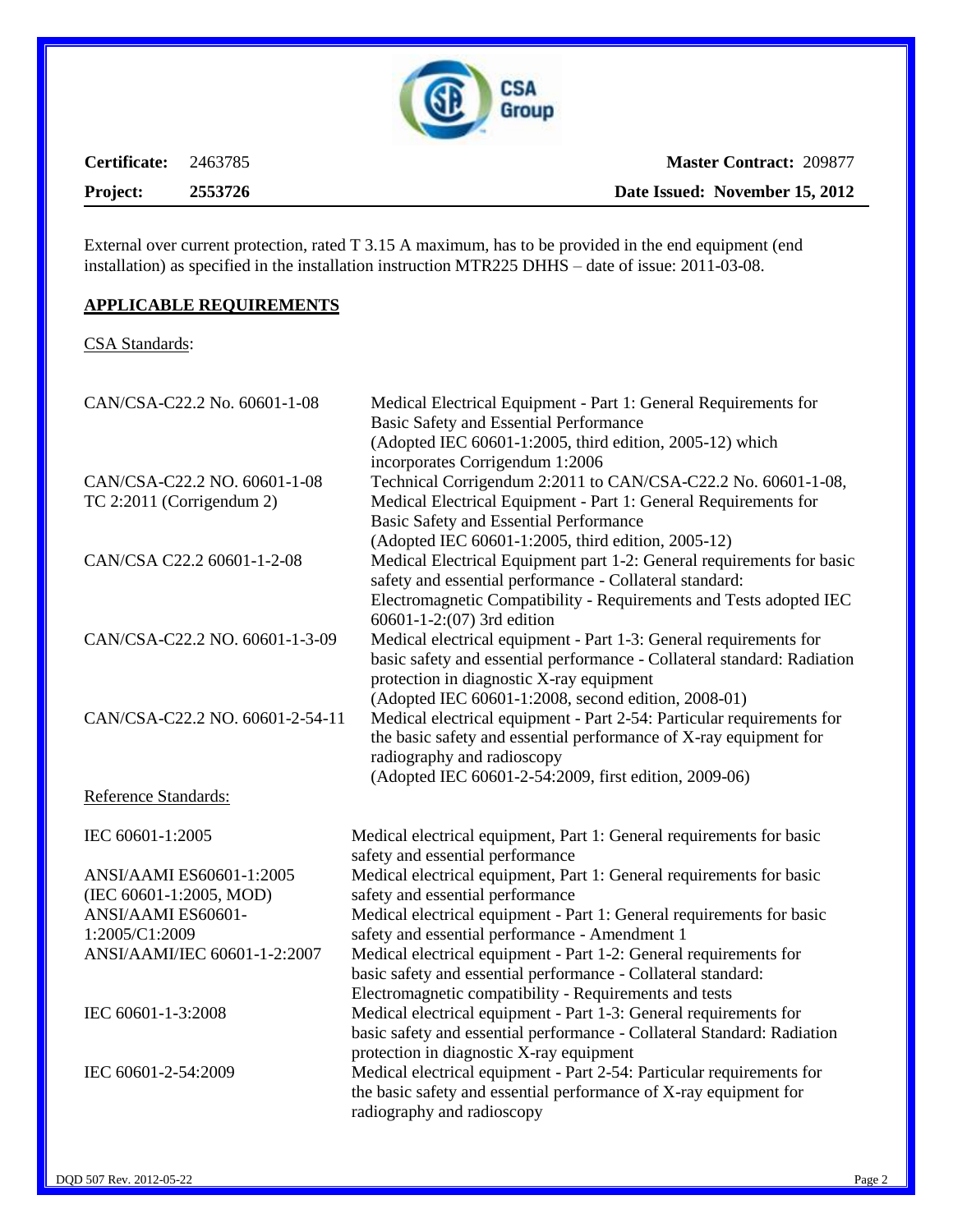

**Certificate:** 2463785 **Project: 2553726**

**Master Contract:** 209877 **Date Issued: November 15, 2012** 

## *Supplement to Certificate of Compliance*

**Certificate:** 2463785 **Master Contract:** 209877

*The products listed, including the latest revision described below, are eligible to be marked in accordance with the referenced Certificate.*

| <b>Project</b> | Date              | <b>Description</b>                                                              |
|----------------|-------------------|---------------------------------------------------------------------------------|
| 2553726        | November 15, 2012 | Update to report 2463785 to correct Critical components list.                   |
| 2463785        | April 12, 2012    | Original Certification of X-Ray beam limiting device, models R225/R225<br>DHHS. |

### **Product Certification History**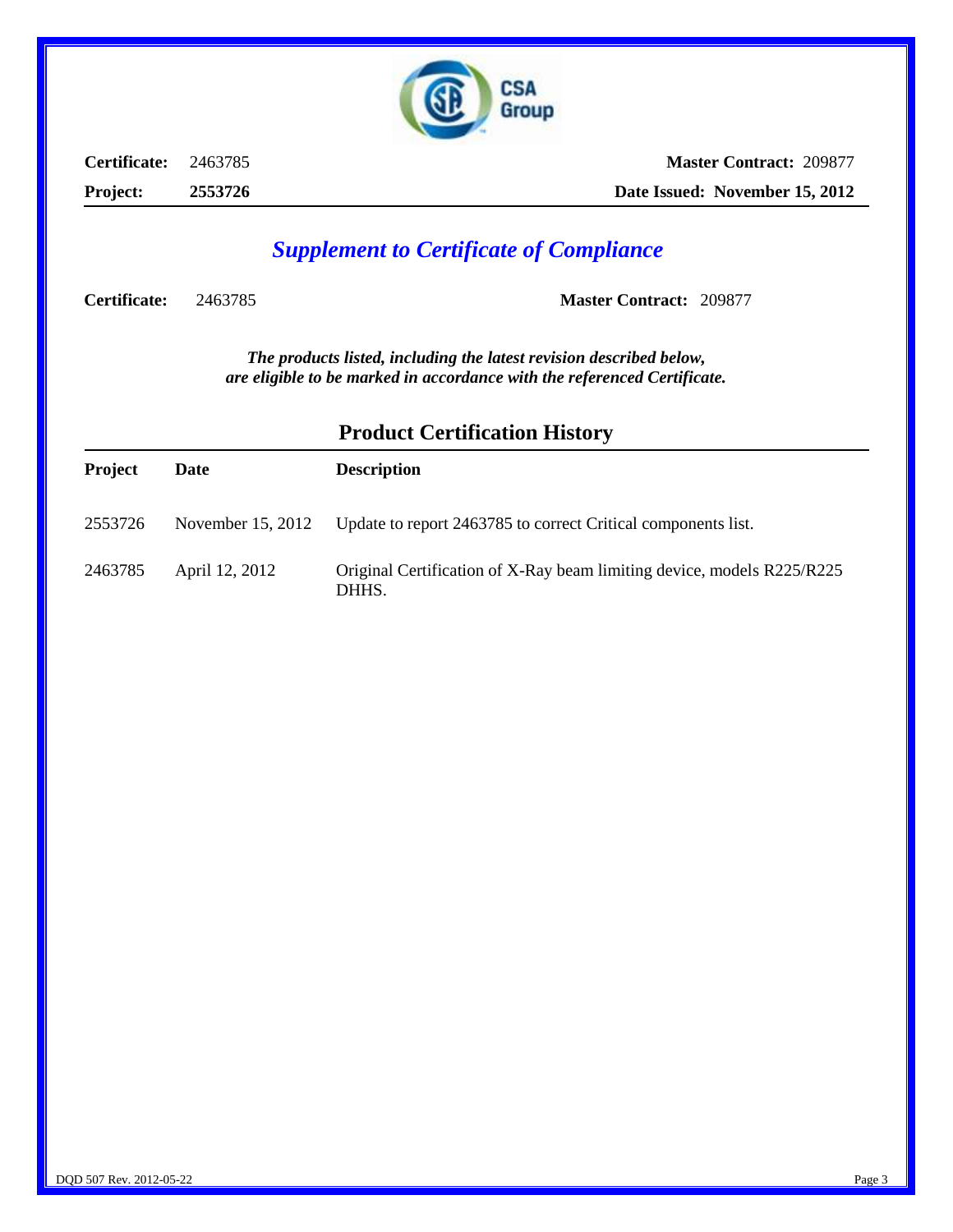

# **Certificate of Compliance**

**Issued to: RALCO s.r.l. Via Dei Tigli 13/G 20046 Biassono (MI) ITALY Attention: Mr. Giovanni Pagani**

**Certificate:** 1182730 **Master Contract:** 209877

**Project:** 70000318 **Date Issued:** 2013-04-24

*The products listed below are eligible to bear the CSA Mark shown with adjacent indicators 'C' and 'US' for Canada and US or with adjacent indicator 'US' for US only or without either indicator for Canada only* 



 **Issued by:** A.SINGH *A.SINGH* 

### **PRODUCTS**

8750 01 MEDICAL ELECTRICAL EQUIPMENT 8750 81 MEDICAL ELECTRICAL EQUIPMENT-Certified to US Standards

### **PART A:**

X-Ray beam limiting device, Type B applied part, Models : Ralco model P313/A DHHS (Philips model 9890-010-80452); 12 V ac/dc; 50/60 Hz OR Single LED 20V-30Vac, 30VA, 50/60Hz,12V-45Vdc, 30VA Ralco model T303/A DHHS (Philips model 9848-600-00172);  $21\div 24$  V ac/dc; 50/60 Hz. OR Single LED 20V-30Vac, 30VA, 50/60Hz, 12V-45Vdc, 30VA Ralco model P303 (Philips model 9890-010-02093); 24 V ac/dc; 50/60 Hz. OR Single LED 20V-30Vac, 30VA, 50/60Hz, 12V-45Vdc, 30VA

Provided with one or two laser, provided with or without timer .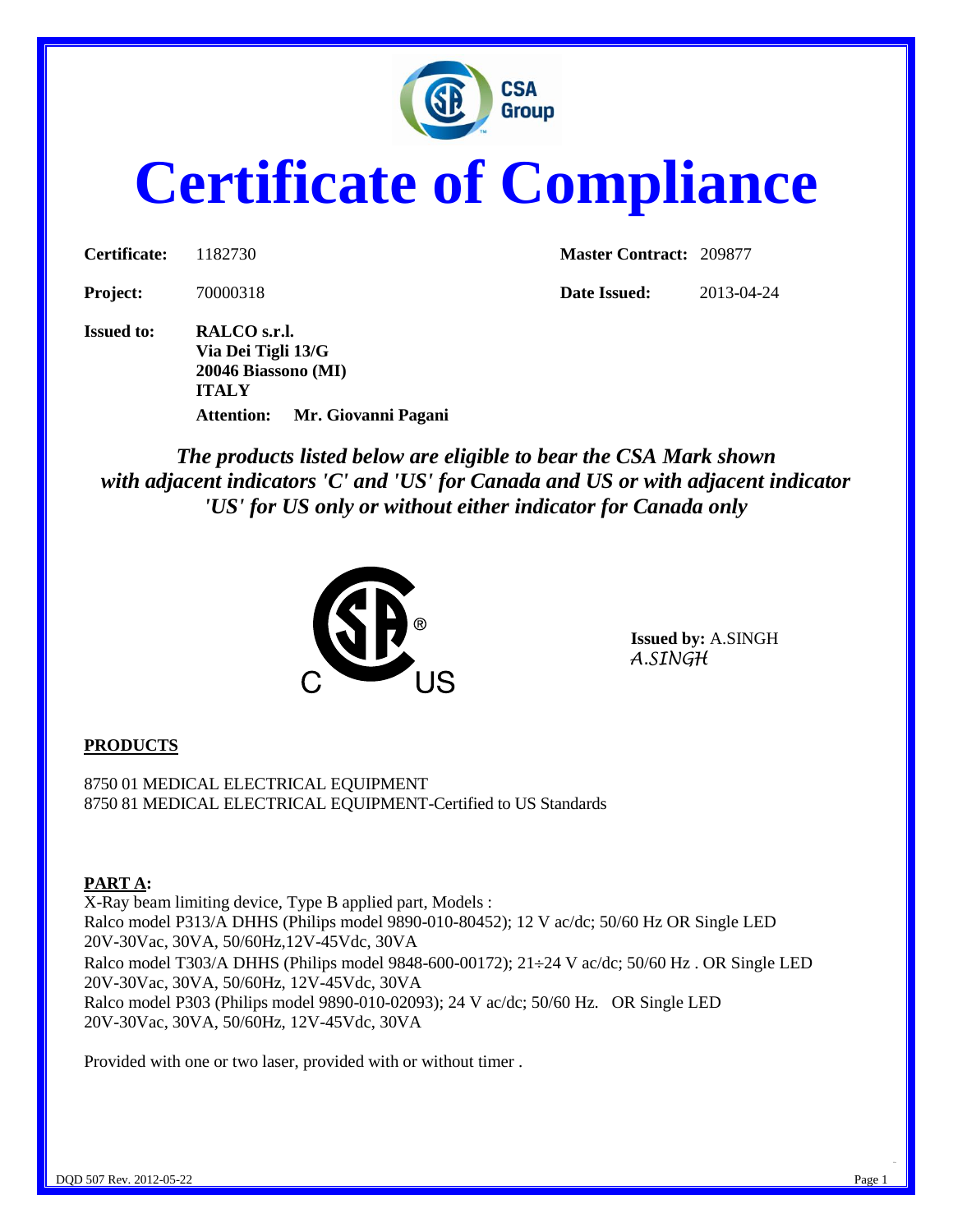

**Master Contract:** 209877 **Date Issued:** 2013-04-24

### **PART B:**

X-Ray beam limiting device, model R 302 L/A DHHS, rated 12 or 24 V ac/dc, 50-60 Hz, 9 A or 6.5 A, Type B applied part. with one or two laser ,provided with or without timer . OR Single LED 20V-30Vac, 30VA, 50/60Hz, 12V-45Vdc, 30VA

### **PART C:**

X-Ray beam limiting device, models R72 DHHS, rated 12 or 24 V ac/dc, 50-60 Hz, 9 A or 6.5 A, Type B , applied part. provided with or without timer and with or without one or two laser module . Models differs only for accessories: Ex . Double push-button OR Single LED 20V-30Vac, 30VA, 50/60Hz, 12V-45Vdc, 30VA

### **PART D:**

X-Ray beam limiting device, model R 302/144/A , rated 24 V ac/dc, 50/60 Hz, 8 A, Type B applied part. OR Single LED 20V-30Vac, 30VA, 50/60Hz, 12V-45Vdc, 30VA

### **PART E:**

X-Ray beam limiting device, model R 302 MLPI/A DHHS, rated 12 or 24 V ac/dc, 50/60 Hz, 9 A for 12 V lamp or 6.5÷8 A for 24 V lamp, 24 V dc, 0.5 A or 12 V. dc 1 A for powered movements, Type B applied part, provided with or without electronic timer, provided with or without laser module. OR Single LED 20V-30Vac, 30VA, 50/60Hz, 12V-45Vdc, 30VA . 12Vdc 0.5A (motor) or 24Vdc 1.0A (motor)

### **PART F:**

X-Ray beam limiting device, model R 302 ACS/A DHHS, rated 24 V ac, 50/60 Hz, 9 A, Type B applied part, provided with or without one or two laser module. OR Single LED 20V-30Vac, 30VA, 50/60Hz, 12V-45Vdc, 30VA

### **PART G:**

X-Ray beam limiting device, model P 232 DHHS, rated 12 or 24 V ac/dc, 50/60 Hz, 9 A or 6.5 A, Type B applied part, provided with or without electronic timer, provided with or without laser module. OR Single LED 20V-30Vac, 30VA, 50/60Hz, 12V-45Vdc, 30VA

### **PART H:**

X-Ray beam limiting device, model R 221/A DHHS, rated 12 or 24 V ac/dc, 50/60 Hz, 9 A or 6.5 A. Type B applied part, provided with or without electronic timer, provided with or without laser module. OR Single LED 20V-30Vac, 30VA, 50/60Hz, 12V-45Vdc, 30VA .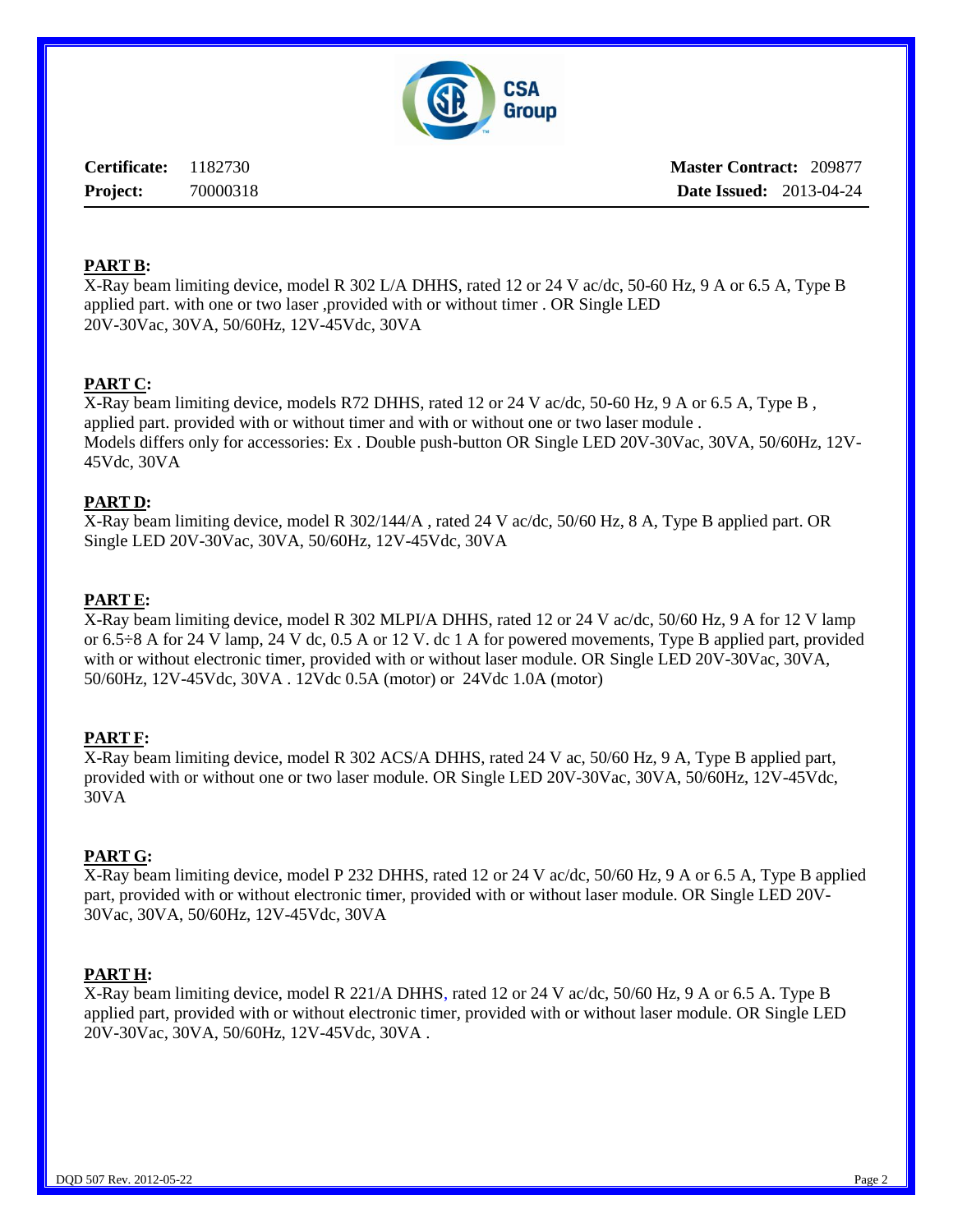

**Master Contract:** 209877 **Date Issued:** 2013-04-24

### **PART I:**

X-Ray beam limiting device, model R 302 MLP/A DHHS, rated 12 or 24 V ac/dc, 50/60 Hz, 9 A for 12 V lamp or 6.5÷8 A for 24 V lamp, 24 V dc, 1.0 A(motor) or 12 V. dc 0.5 A(motor) for powered movements, Type B applied part, provided with or without electronic timer, provided with or without laser module. OR Single LED 20V-30Vac, 30VA, 50/60Hz, 12V-45Vdc, 30VA .

### **PART L:**

X-Ray beam limiting device, model R 302/A DHHS, rated 12 or 24 V ac/dc, 50-60 Hz, 9 A or 6.5  $\div$  8 A, Type B applied part, provided with or without timer. OR Single LED 20V-30Vac, 30VA, 50/60Hz, 12V-45Vdc, 30VA .

X-Ray beam limiting device, model P304/A DHHS, rated 12 or 24 V ac/dc, 50-60 Hz, 9 A or 6.5  $\div$  8 A, Type B applied part, provided with or without timer. OR Single LED 20V-30Vac, 30VA, 50/60Hz, 12V-45Vdc, 30VA .

X-Ray beam limiting device, model R 302F /A DHHS, rated 12 or 24 V ac/dc, 50-60 Hz, 9 A or 6.5  $\div$  8 A, Type B applied part, provided with or without timer. OR Single LED 20V-30Vac, 30VA, 50/60Hz, 12V-45Vdc, 30VA.

### **PART M:**

X-Ray beam limiting device, model R 108 DHHS, R108F DHHS, rated 12 or 24 V ac/dc, 50-60 Hz, 9 A or 6.5 A, Type B applied part. provided with or without electronic timer, provided with or without one or two laser module .OR Single LED 20V-30Vac, 30VA, 50/60Hz, 12V-45Vdc, 30VA .

### **PART N:**

X-Ray beam limiting device, model R 302 DACS/A DHHS, rated 24 V ac, 50/60 Hz, 9A, Type B applied part, provided with or without one or two laser module. OR Single LED 20V-30Vac, 30VA, 50/60Hz, 12V-45Vdc, 30VA .

### **PART O:**

X-Ray beam limiting device, model R 605 DASM DHHS, rated 24 V ac, 3 A, 50/60Hz (24 V ac, 6.5 A with optional I/O external interface ASR003), Type B applied part..No light source.

### **PART P:**

X-Ray beam limiting device, model R72 S DHHS, rated 24-30Vac, 1A, 50/60Hz or 24-30Vdc, 1A, Type B applied part. OR Single LED 20V-30Vac, 30VA, 50/60Hz, 12V-45Vdc, 30VA .

**RO 288 component:** used as substitution kit of halogen lamp solution. Used on all the x-ray beam limiting devices stated on this certificate with the exclusion of the model R 605 DASM DHHS only.

**The RO 333** single LED will be component used as substitution kit of halogen lamp and cluster led solution.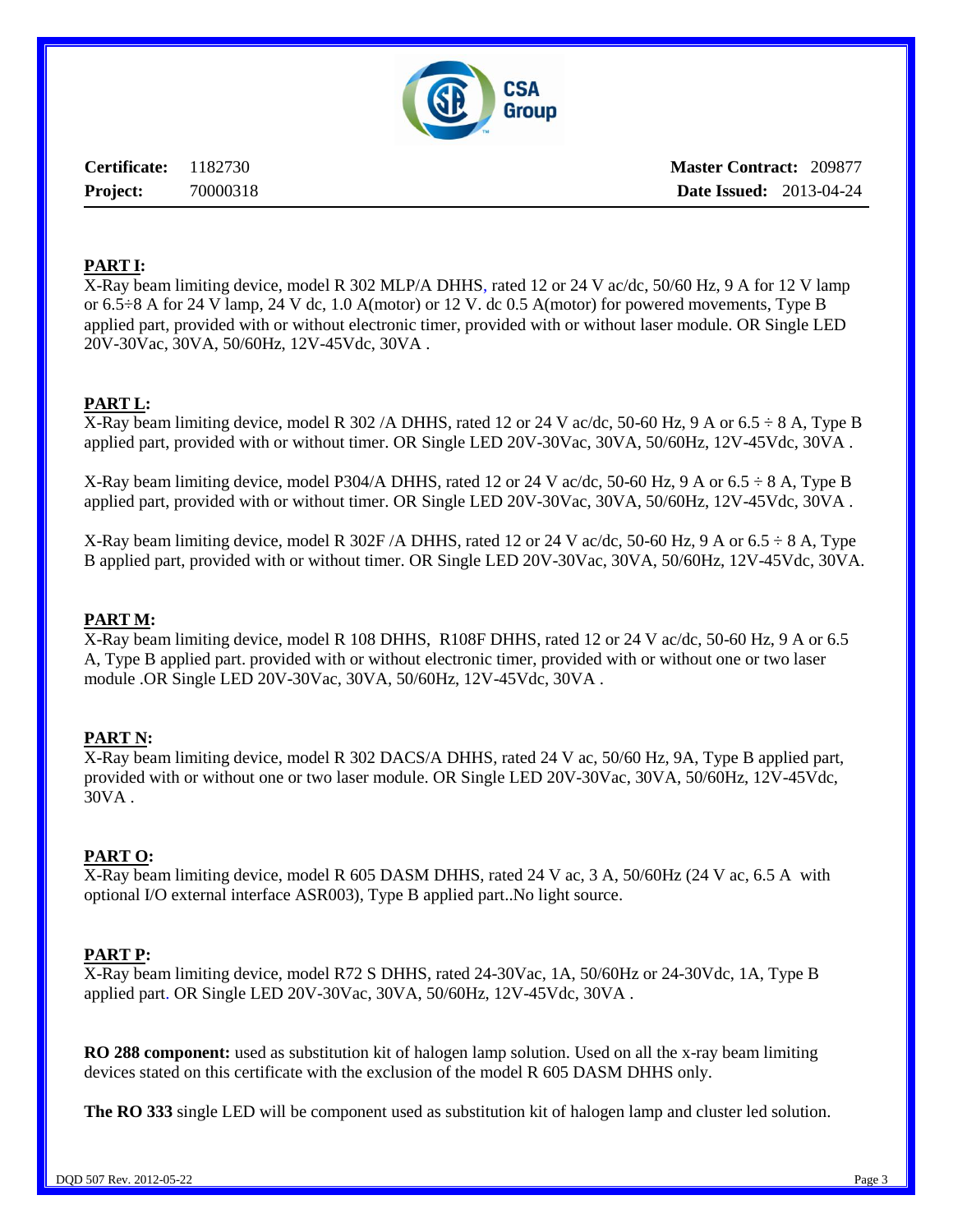

**Master Contract:** 209877 **Date Issued:** 2013-04-24

### **APPLICABLE REQUIREMENTS**

CAN/CSA-C22.2 No. 601.1-M90(1997) Medical Electrical Equipment Part 1: General Requirements for Safety.

| CSA-C22.2 No. 601.1-B98 Am.2                                                                   | Medical Electrical Equipment Part 1: General Requirements for Safety.                                                                                                         |
|------------------------------------------------------------------------------------------------|-------------------------------------------------------------------------------------------------------------------------------------------------------------------------------|
| CAN/CSA-C22.2 No. 601.1.3-98                                                                   | Medical Electrical Equipment Part 1: General requirements for safety.<br>Collateral standard: General requirements for radiation protection in<br>diagnostic X-ray equipment. |
| UL Publication 60601-1                                                                         | Medical Electrical Equipment, Part 1: General Requirements for Safety                                                                                                         |
| IEC Publication $601-1$ (1988)<br>IEC 601-1 Amendment 1 (1991)<br>IEC 601-1 Amendment 2 (1995) | Safety of Medical Electrical Equipment, Part I, General Requirements<br>for Safety                                                                                            |
| IEC Publication 601-1-3 (1998)                                                                 | Medical Electrical Equipment Part 1: General requirements for safety.<br>Collateral standard: General requirements for radiation protection in<br>diagnostic X-ray equipment. |
| IEC Publication 60825-1 (2001)<br>and user's guide                                             | Safety of laser products - Part 1: Equipment classification, requirements                                                                                                     |

### **Subjects to the following conditions:**

- (1) The equipment has not been investigated for the protection against hazards of explosions in medically used rooms.
- (2) Evaluated to IEC/CSA 601-1 Amendment 2 excluding requirements for Biocompatibility (Clause 48) and Programmable Electronic Systems (IEC 60601-1-4 referenced in sub-clause 52.1).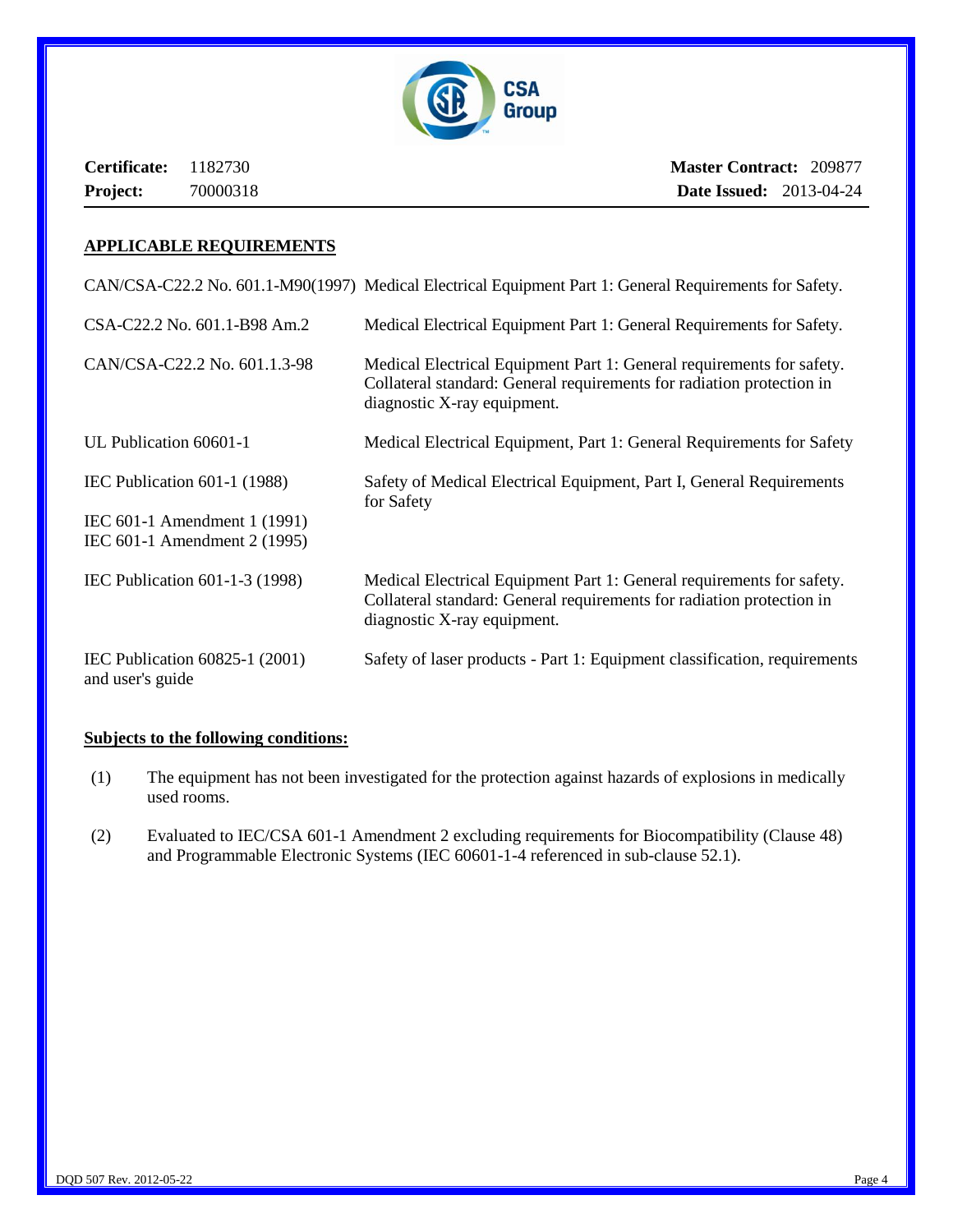

## *Supplement to Certificate of Compliance*

**Certificate:** 1182730 **Master Contract:** 209877

*The products listed, including the latest revision described below, are eligible to be marked in accordance with the referenced Certificate.*

| Project  | Date       | <b>Description</b>                                                                                                                                                                                                                                                                                                                                                                                                                                                                |  |  |
|----------|------------|-----------------------------------------------------------------------------------------------------------------------------------------------------------------------------------------------------------------------------------------------------------------------------------------------------------------------------------------------------------------------------------------------------------------------------------------------------------------------------------|--|--|
| 70000318 | 2013-04-24 | Update to the report 1182730 to add alternative motor. No tests required<br>necessary.                                                                                                                                                                                                                                                                                                                                                                                            |  |  |
| 2546819  | 2012-08-24 | Addition of alternate component Electronic timer board GC-338 to Part<br>B,C,E,G,H,I,L,M.No additional tests required.                                                                                                                                                                                                                                                                                                                                                            |  |  |
| 2330993  | 2010/08/23 | Addition of Single LED as a light source in all the Parts from A-P<br>(Single LED 20V-30Vac, 30VA, 50/60Hz, 12V-45Vdc, 30VA)                                                                                                                                                                                                                                                                                                                                                      |  |  |
| 2144533  | 2009/03/18 | Part A to Part O:<br>No differences from project 2017249 for the other models.<br>Part P:<br>X-Ray beam limiting device, model R 72S DHHS, rated 24 -30V<br>AC, 1 A, 50/60Hz or 24 -30V DC, 1A, Type B applied part<br>RO 288 component: used as substitution kit of halogen lamp<br>solution. Used on all the X-ray beam limiting devices stated in This<br>Certificate with exclusion of the only model R 605 DASM DHHSding new<br>model :R72 S DHHS X-ray beam limiting device |  |  |
| 2017249  | 2008/09/10 | Part A to Part N:<br>No differences from project 1890638 , for the other models.<br>X-Ray beam limiting device, model R 605 DASM DHHS, rated 24 V ac, 3 A,<br>50/60Hz (24 V ac, 6.5 A with optional, /O external interface ASR003), Type<br>B applied part.                                                                                                                                                                                                                       |  |  |

### **Product Certification History**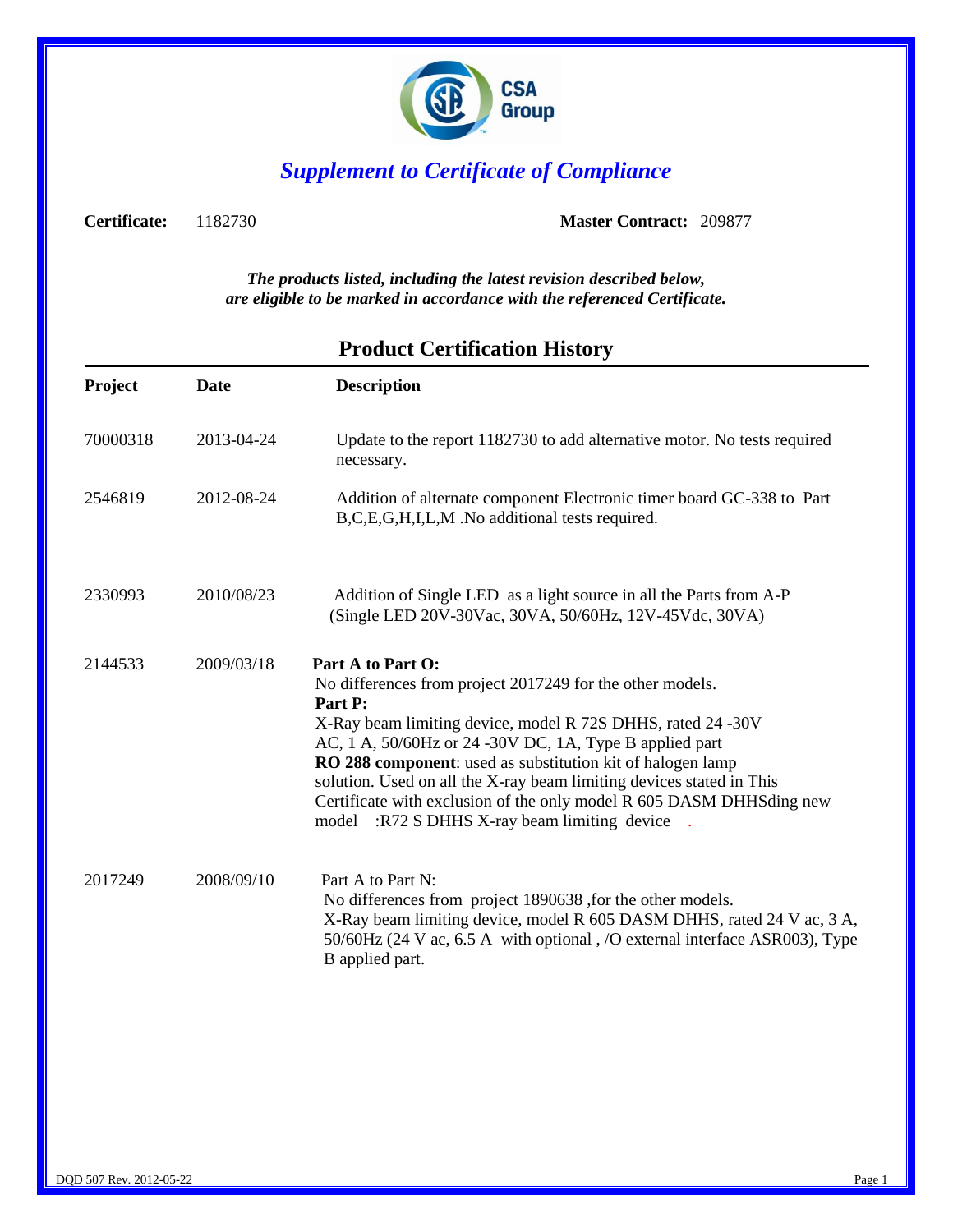

**Master Contract: 209877 Date Issued: 2013-04-24**

Part

1890638 March 26, 2007

**Part A:**  adding of time board ASR001, used as alternative

**Part B:**  adding of time board ASR001, used as alternative

**Part C:**  adding of time board ASR001, used as alternative

**Part D:**  adding of time board ASR001, used as alternative

**Part E:**  adding of time board ASR001, used as alternative

**Part F:**  adding of step motor, used as alternative

**Part G**: adding of time board ASR001, used as alternative

**Part H:**  adding of time board ASR001, used as alternative

**Part I:**  adding of time board ASR001, used as alternative

### **. PART L :**

**X-Ray beam limiting device, model R 302 /A DHHS, rated 12 or 24 V ac/dc, 50- 60 Hz, 9A or 6.5 ÷ 8 A, Type B applied part. provided with or without timer** adding of time board ASR001, used as alternative adding of new X-Ray beam limiting device, model R302F/A DHHS

**Part M :**  Adding the suffix DHHS

**Part N:**  adding of new X-Ray beam limiting device, model R 302 DACS/A DHHS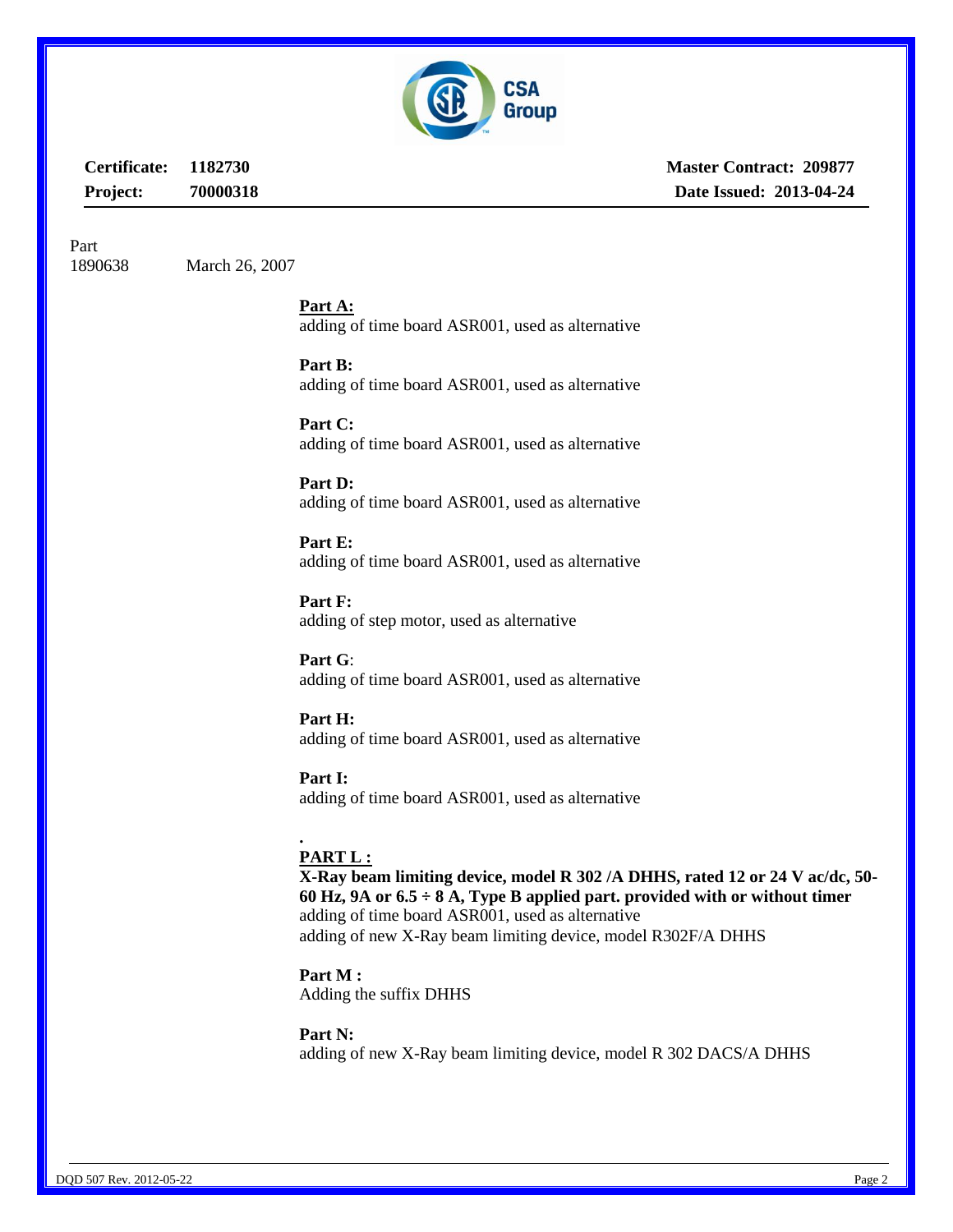

**Master Contract: 209877 Date Issued: 2013-04-24**

| 1691066 |                      | June 30, 2005 CSC - Deletion of Factory #1                                                                                                                                                                       |  |  |  |
|---------|----------------------|------------------------------------------------------------------------------------------------------------------------------------------------------------------------------------------------------------------|--|--|--|
| 1691083 |                      | June 30, 2005 CSC - Addition of Factory #2 Due to Relocation                                                                                                                                                     |  |  |  |
| 1565303 | May 28, 2004 Part A: | Added suffix DHHS to model P313/A.<br>No differences from edition 2 for the other models.                                                                                                                        |  |  |  |
|         |                      | Part B:<br>Model R 302 L/A DHHS. Laser option is permanently installed in equipment. No<br>tests were demanded necessary because the equipment was not changed; the only<br>difference is the name of the model. |  |  |  |
|         |                      | Part C:<br>Added suffix DHHS to model R72 - R72/170A - R72/170B.                                                                                                                                                 |  |  |  |
|         |                      | Part D:<br>No differences from edition 2 for the other models.<br>Part E:<br>New model. X-Ray beam limiting device, model R 302 MLPI/A DHHS.                                                                     |  |  |  |
|         |                      |                                                                                                                                                                                                                  |  |  |  |
|         |                      | Part F:<br>New model. X-Ray beam limiting device, model R 302 ACS/A DHHS.                                                                                                                                        |  |  |  |
|         |                      | Part G:<br>New model. X-Ray beam limiting device, model P 232 DHHS.                                                                                                                                              |  |  |  |
|         |                      | Part H:<br>New model. X-Ray beam limiting device, model R 221/A DHHS.                                                                                                                                            |  |  |  |
|         |                      | Part I:<br>New model. X-Ray beam limiting device, model R 302 MLP/A DHHS.                                                                                                                                        |  |  |  |
|         |                      |                                                                                                                                                                                                                  |  |  |  |
|         |                      |                                                                                                                                                                                                                  |  |  |  |
|         |                      |                                                                                                                                                                                                                  |  |  |  |